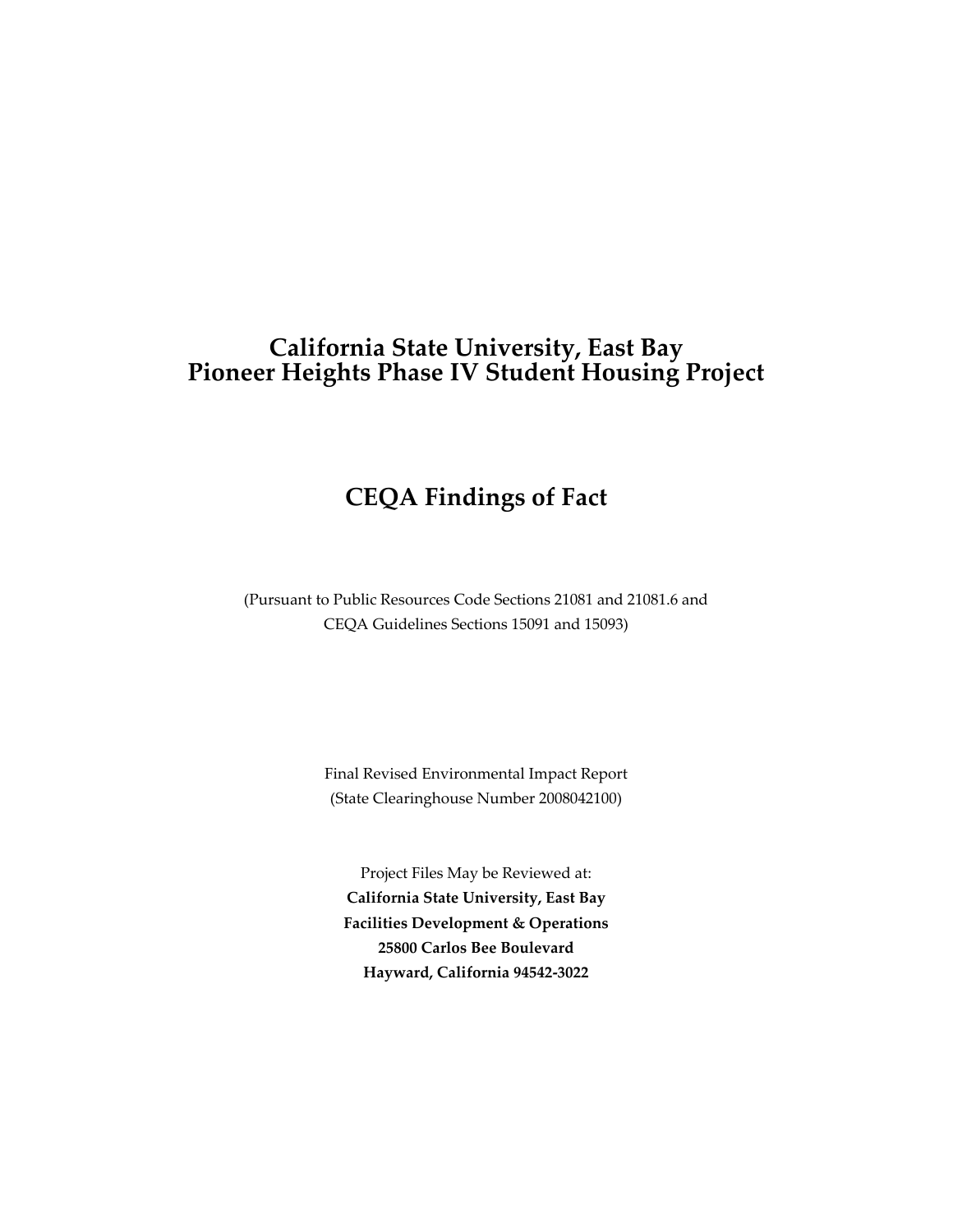# **CEQA FINDINGS OF FACT REGARDING THE FINAL REVISED EIR FOR THE PIONEER HEIGHTS PHASE IV STUDENT HOUSING PROJECT**

#### **1.0 INTRODUCTION**

#### **1.1 Purpose**

This statement of findings addresses the environmental effects associated with the proposed Pioneer Heights Phase IV Student Housing Project (the "project") located on the campus of California State University, East Bay ("CSUEB"), Hayward, in the City of Hayward. This statement is made pursuant to the California Environmental Quality Act ("CEQA"), specifically Public Resources Code sections 21081 and 21081.6, and the CEQA Guidelines, specifically California Code of Regulations, title 14, sections 15091 and 15092. The potentially significant effects of the project were first identified in the 2009 Draft and Final Environmental Impact Reports ("EIR") for the project (collectively "2009 Final EIR"). The 2009 Final EIR was challenged in court by the City of Hayward ("City") and two local neighborhood groups. The Court of Appeal upheld the 2009 Final EIR in all respects, with the exception of the 2009 Final EIR's analysis of impacts to parklands. The Court of Appeal also directed the Board of Trustees to reconsider the feasibility of funding the California State University's ("University's") fair-share contribution of offcampus traffic mitigation measures.

Accordingly, in 2017, the University prepared a Partial Recirculated Draft and Final Environmental Impact Report (collectively "2017 PR‐EIR") which updates and replaces the parkland analysis from the 2009 Final EIR, including an expanded analysis of the project's impacts on nearby parklands in accordance with the opinion of the Court of Appeal and the peremptory writ of administrative mandamus. The 2017 PR-EIR concludes, consistent with the 2009 FEIR, that the project would not result in a significant adverse impact to parklands. The 2009 Final EIR and the 2017 PR-EIR are collectively referred to herein as the "Revised Final EIR."

In accordance with the peremptory writ of mandate issued by the Alameda County Superior Court following the Court of Appeal's opinion, by the resolution referencing these findings the Board of Trustees has set aside and vacated its September 22, 2009 resolution (RCPG 09‐09‐14) approving the project and certification of the 2009 Final EIR. The Board of Trustees, by the same resolution, has also certified the 2009 Final EIR as modified by the 2017 PR-EIR (together the Revised Final EIR) and reapproved the project. In addition, as further set forth herein, the Board of Trustees hereby adopts these revised findings from the September 2009 Board of Trustees approval of the project.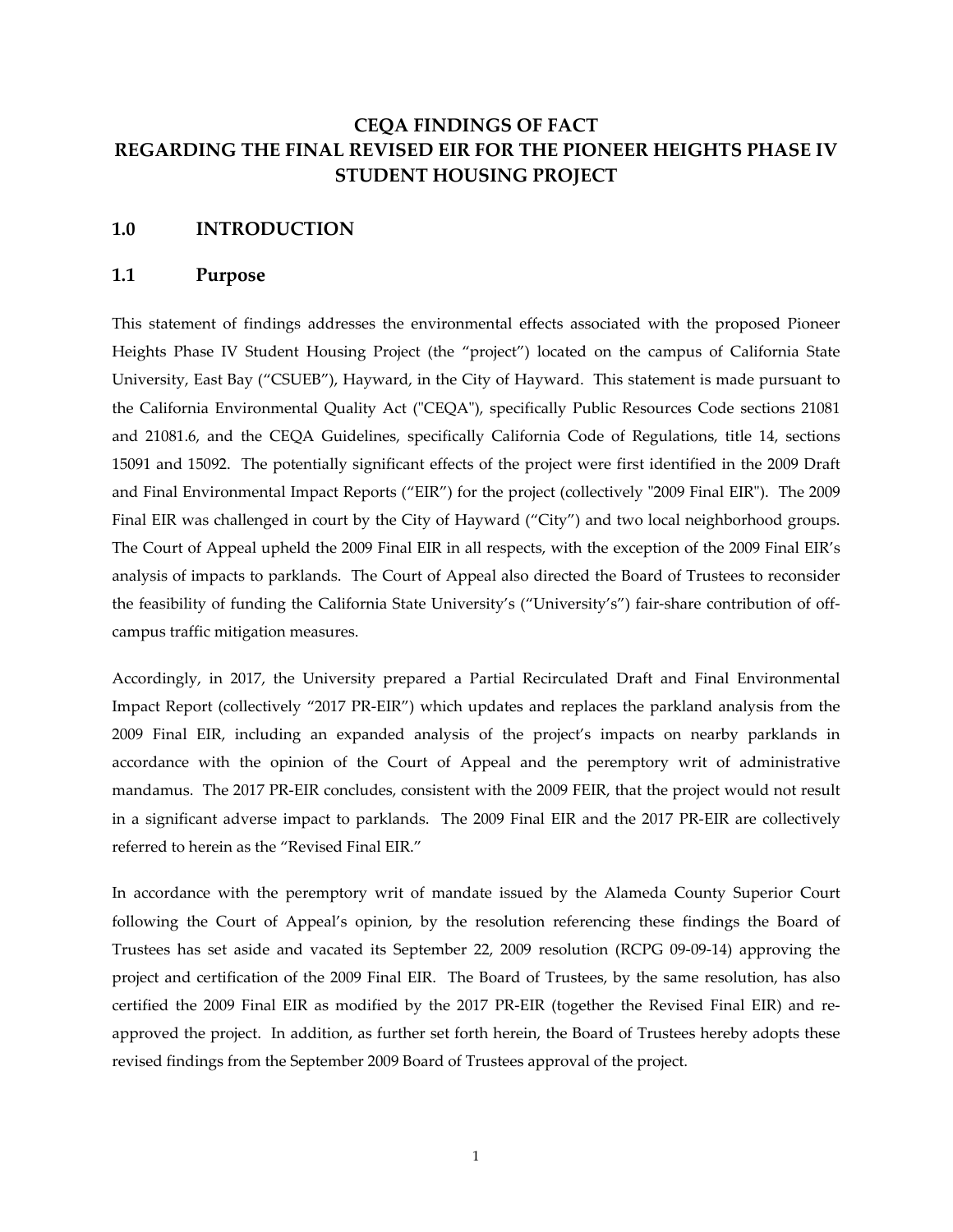Public Resources Code section 21081 and CEQA Guidelines section 15091 require that the lead agency, in this case the University Board of Trustees, prepare written findings for identified significant impacts, accompanied by a brief explanation of the rationale for each finding. CEQA Guidelines section 15091 states, in part, that:

- (a) No public agency shall approve or carry out a project for which an EIR has been certified which identifies one or more significant environmental effects of the project unless the public agency makes one or more written findings for each of those significant effects accompanied by a brief explanation of the rationale for each finding. The possible findings are:
	- (1) Changes or alterations have been required in, or incorporated into, the project which avoid or substantially lessen the significant environmental effects as identified in the final EIR.
	- (2) Such changes or alterations are within the responsibility and jurisdiction of another public agency and not the agency making the finding. Such changes have been adopted by such other agency or can and should be adopted by such other agency.
	- (3) Specific economic, legal, social, technological, or other considerations, including provision of employment opportunities for highly trained workers, make infeasible the mitigation measures or project alternatives identified in the final EIR.

In accordance with Public Resource Code section 21081 and CEQA Guidelines section 15093, whenever significant impacts cannot be mitigated to below a level of insignificance, the decision-making agency is required to balance, as applicable, the benefits of the proposed project against its unavoidable environmental risks when determining whether to approve the project. If the benefits of the project outweigh the unavoidable adverse environmental effects, the adverse effects may be considered "acceptable." In that case, the decision making agency may prepare and adopt a Statement of Overriding Considerations, pursuant to the CEQA Guidelines.

The Revised Final EIR for the project, which was prepared in accordance with section 15132 of the CEQA Guidelines, identified potentially significant effects that could result from project implementation. In accordance with the requirements of CEQA and the CEQA Guidelines, the Board of Trustees finds that the mitigation measures identified in the Revised Final EIR and the Mitigation Monitoring and Reporting Program, when implemented, will avoid or substantially lessen virtually all of the significant effects identified in the Revised Final EIR for the Pioneer Heights Phase IV Project. There are no significant impacts of the project that are unavoidable, after incorporation of feasible mitigation measures. For this reason, a statement of overriding considerations that would determine if the benefits of the project outweigh unavoidable adverse effects is not required.

In accordance with CEQA and the CEQA Guidelines, the Board of Trustees adopts these findings as part of its certification of the Revised Final EIR for the project. Pursuant to Public Resources Code section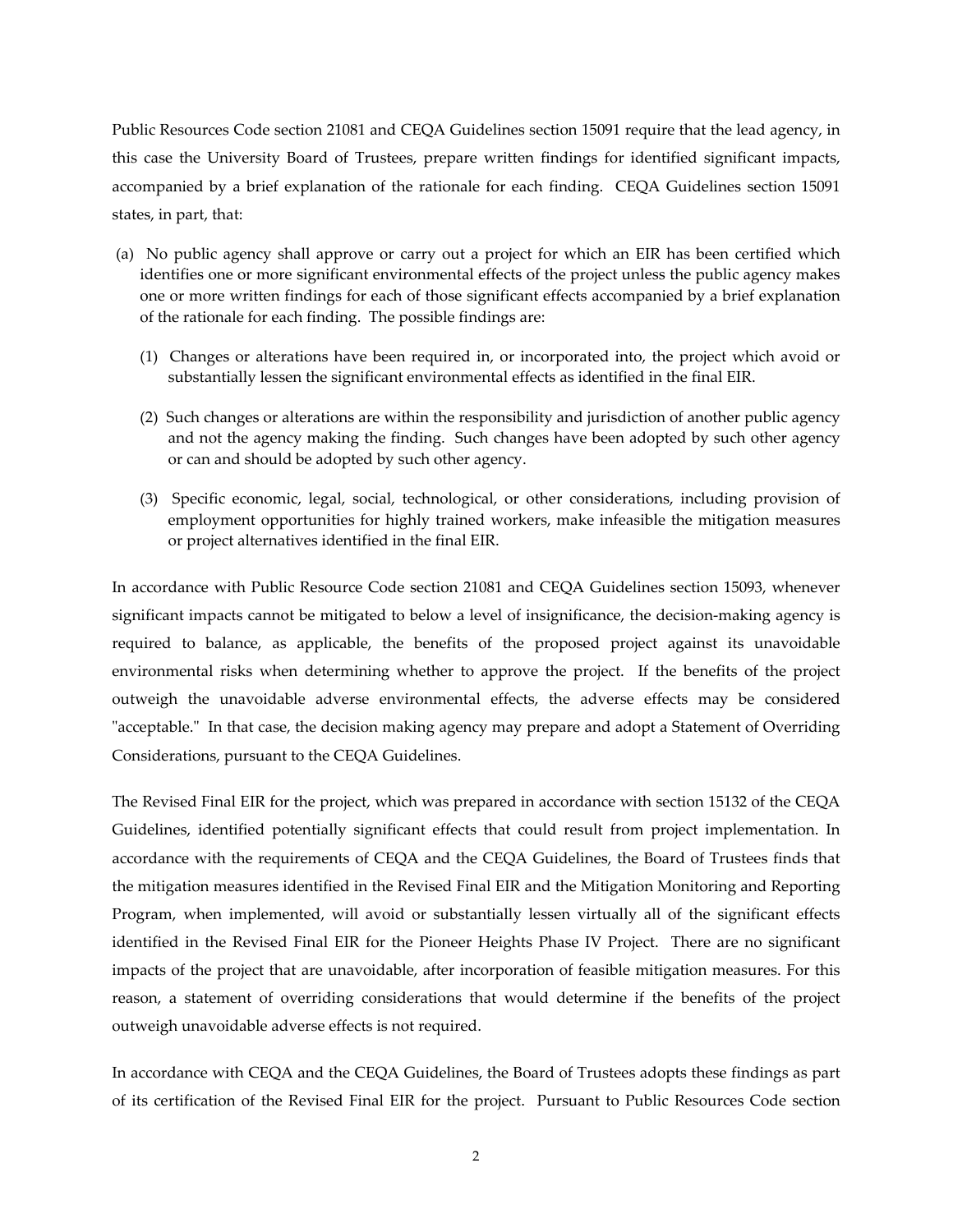21082.1, subdivision (c)(3), the Board of Trustees also finds that the Revised Final EIR reflects the Boardʹs independent judgment as the lead agency for the project.

# **1.2 Organization/Format Of Findings**

**Section 1.0** contains a summary description of the project and background facts relative to the environmental review process. **Section 2.0** identifies the potentially significant effects of the project that would be mitigated to a less than significant level with implementation of the identified mitigation measures. **Section 3.0** identifies the projectʹs potential environmental effects that were determined not to be significant. **Section 4.0** discusses the feasibility of the project alternatives. **Section 5.0** addresses the absence of significant new information requiring recirculation of the EIR, and **Section 6.0** addresses the CEQA‐mandated Mitigation Monitoring and Reporting Program prepared for the project. **Section 7.0** identifies the custodian of the record of proceedings for the project.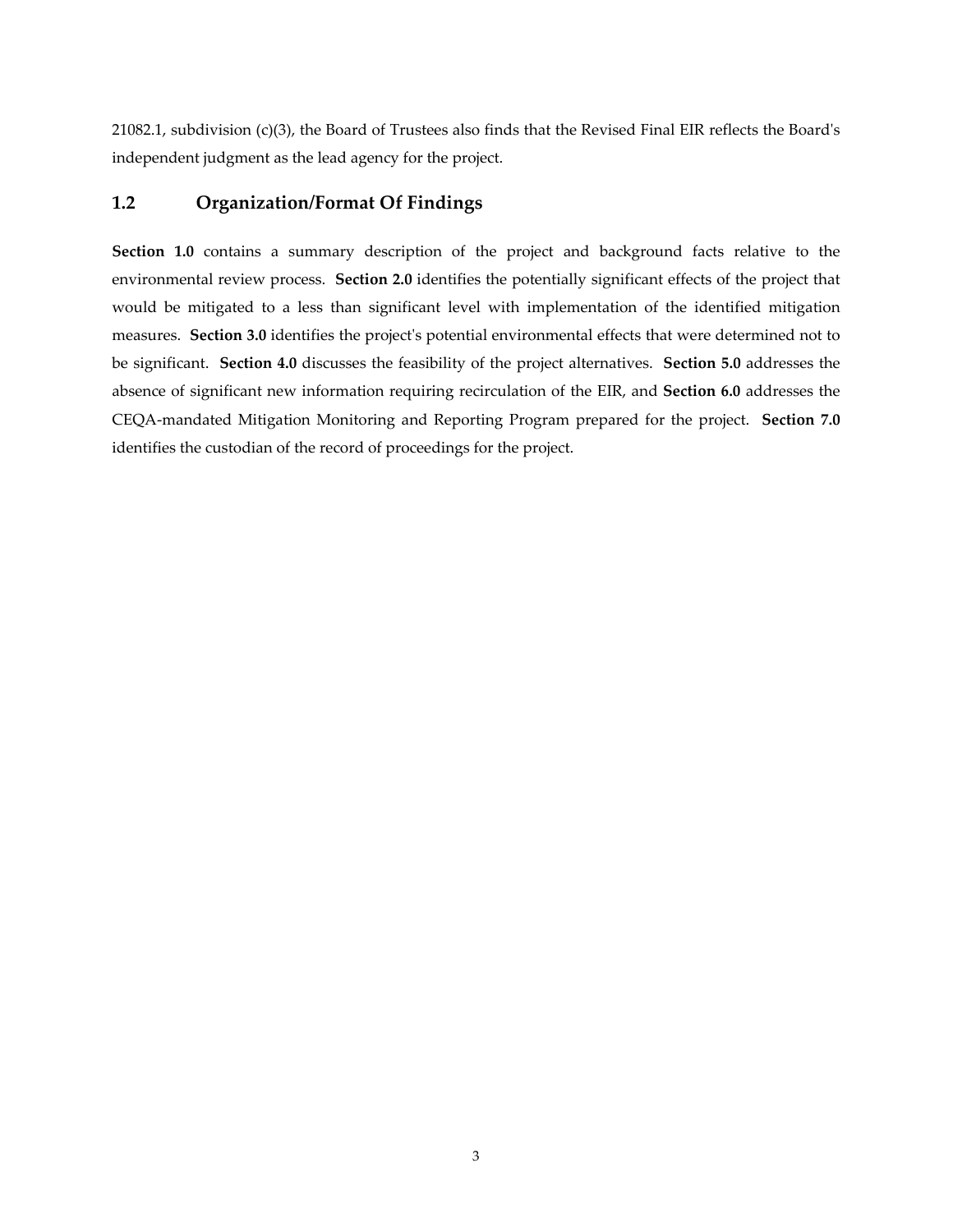# **1.3 Summary of Project Description**

The proposed Pioneer Heights Phase IV Project would develop the fourth phase of the Pioneer Heights student housing neighborhood and would provide 600 beds in mostly double units within four structures. The buildings would be four to six stories high with elevations ranging from 45 to 65 feet. An open space area would be developed in the middle of the complex. For a detailed discussion of the project description and setting, please see Volume II of the Final Revised EIR (specifically, Volume II of the 2009 Draft EIR).

The environmental review under CEQA was conducted in conjunction with the review for the CSUEB Hayward Campus Master Plan. Findings regarding the environmental review of the CSUEB Hayward Campus Master Plan were previously adopted by the Board of Trustees and are readopted here.

# **1.4 Project Objectives**

Section 15124 (b) of the CEQA Guidelines states that a clearly written statement of project objectives sought by the project proponent, including the underlying purpose of the project, shall be included in the project description of the EIR. Project objectives are intended to assist the lead agency develop a reasonable range of alternatives to evaluate in the EIR and to aid the decision makers in preparing findings.

The specific need for the Pioneer Heights Phase IV Project is to construct the next four buildings within the existing Pioneer Heights student housing neighborhood to provide additional on‐campus housing for students. Additionally, the specific objectives are to:

- House more students on campus while providing a safe environment, one that is supportive of the learning experience;
- Implement the Master Plan vision concept of student neighborhoods;
- Develop facilities in a manner that promotes a logical development pattern; and
- Improve the pattern of campus development to ensure adequate capacity for planned growth.

All of the objectives of the CSUEB Hayward Campus Master Plan also apply to the Pioneer Heights Phase IV Project. The objectives of the CSUEB Hayward Campus Master Plan are to:

Comply with the CSU system-wide requirement to maintain a master plan for guiding campus development and meeting the educational mission of the University, as defined in the California Education Code.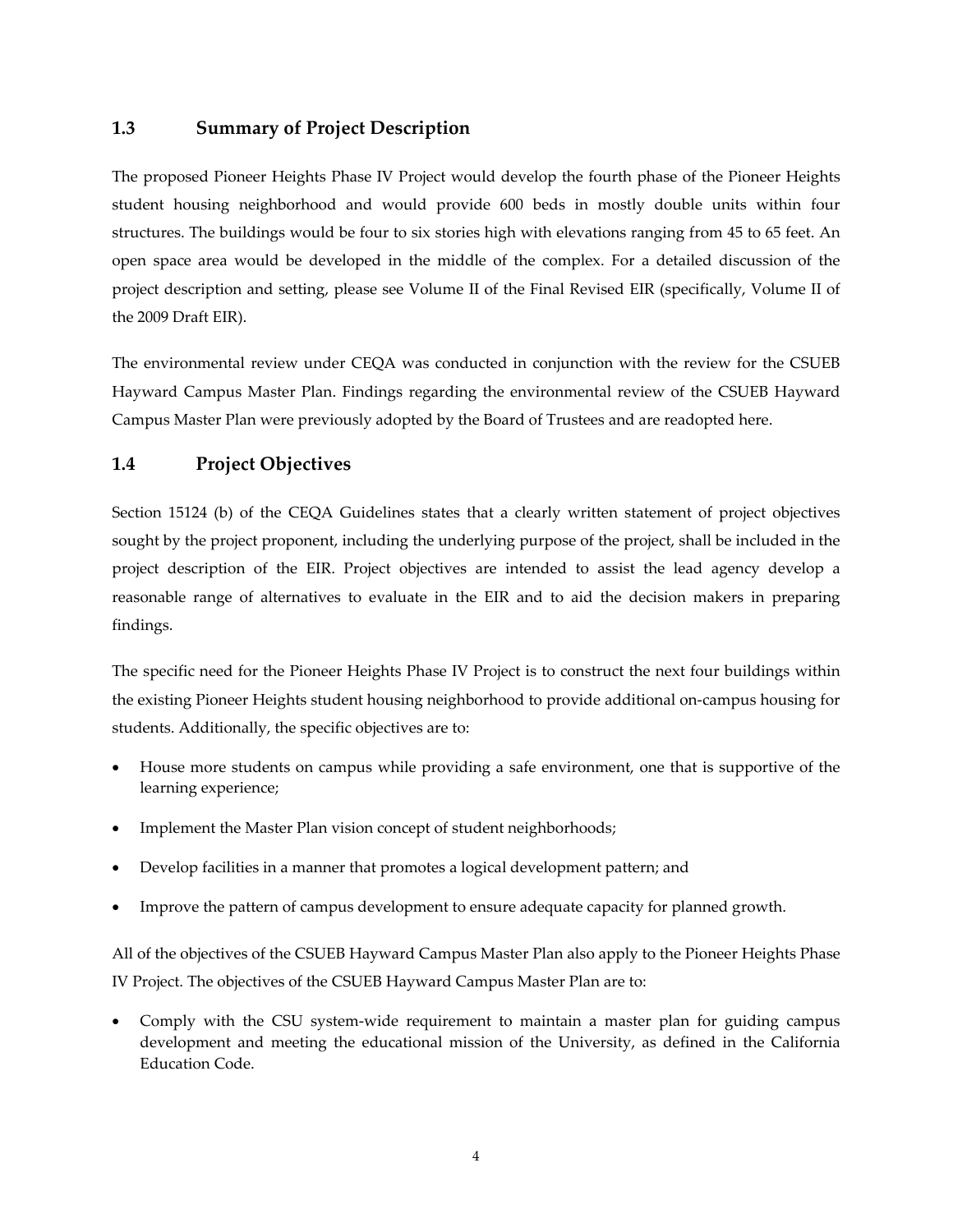- Enhance the campus learning environment within a walkable campus core by providing adequate sites for planned and future programs and to accommodate growth in campus enrollment up to the CPEC‐approved Master Plan ceiling of 18,000 FTES.
- Create supportive student neighborhoods that would help create a sense of community for both residents and commuting students, and increase on‐campus housing to accommodate 5,000 students. In addition, identify locations on campus for faculty and staff housing to strengthen the sense of campus community.
- Plan for other design improvements, including improved campus entry and image to help orient visitors and make destination finding easier; special landmark building sites to create a memorable impression of the campus; and improved campus pedestrian promenades
- Implement comprehensive environmentally sustainable development and operations strategies, including land use and transportation, as well as resource consumption and waste generation.
- Continue the planning and design criteria from the original campus master plan that aim at preserving views of the bay and the hills; creating a clear design vocabulary; and protecting the users from the elements.

# **1.6 Environmental Review Process**

In accordance with the requirements of CEQA and the CEQA Guidelines, a Draft EIR was prepared to address the potential significant environmental effects associated with the development of the Pioneer Heights Phase IV Project. To determine the number, scope and extent of environmental issues, a Notice of Preparation (NOP) of the Draft Environmental Impact Report (Draft EIR) for the Pioneer Heights Phase IV Project was mailed to state and local agencies and circulated for public review for a period of 30 days, beginning on September 12 and ending on October 13, 2008.

On November 10, 2008, the University issued the 2009 Draft EIR on the Pioneer Heights Phase IV Project, in addition to the CSUEB Hayward Campus Master Plan and another development project under the Master Plan, proposed by the CSUEB. As mandated by state law, a 45‐day public comment period (November 10, 2008, through December 24, 2008) was provided by the University. During this period, CSUEB held two public meetings on the 2009 Draft EIR on November 18 and December 9, 2008, to receive verbal comments. Transcripts of the meeting were prepared based on a recording of the meeting proceedings. During the 2009 Draft EIR public review period, the University received written comments on the 2009 Draft EIR.

Section 15088 of the CEQA Guidelines requires that the Lead Agency responsible for the preparation of an EIR evaluate comments on the draft EIR environmental issues and prepare a written response addressing each of the comments. The intent of the final EIR is to provide a forum to air and address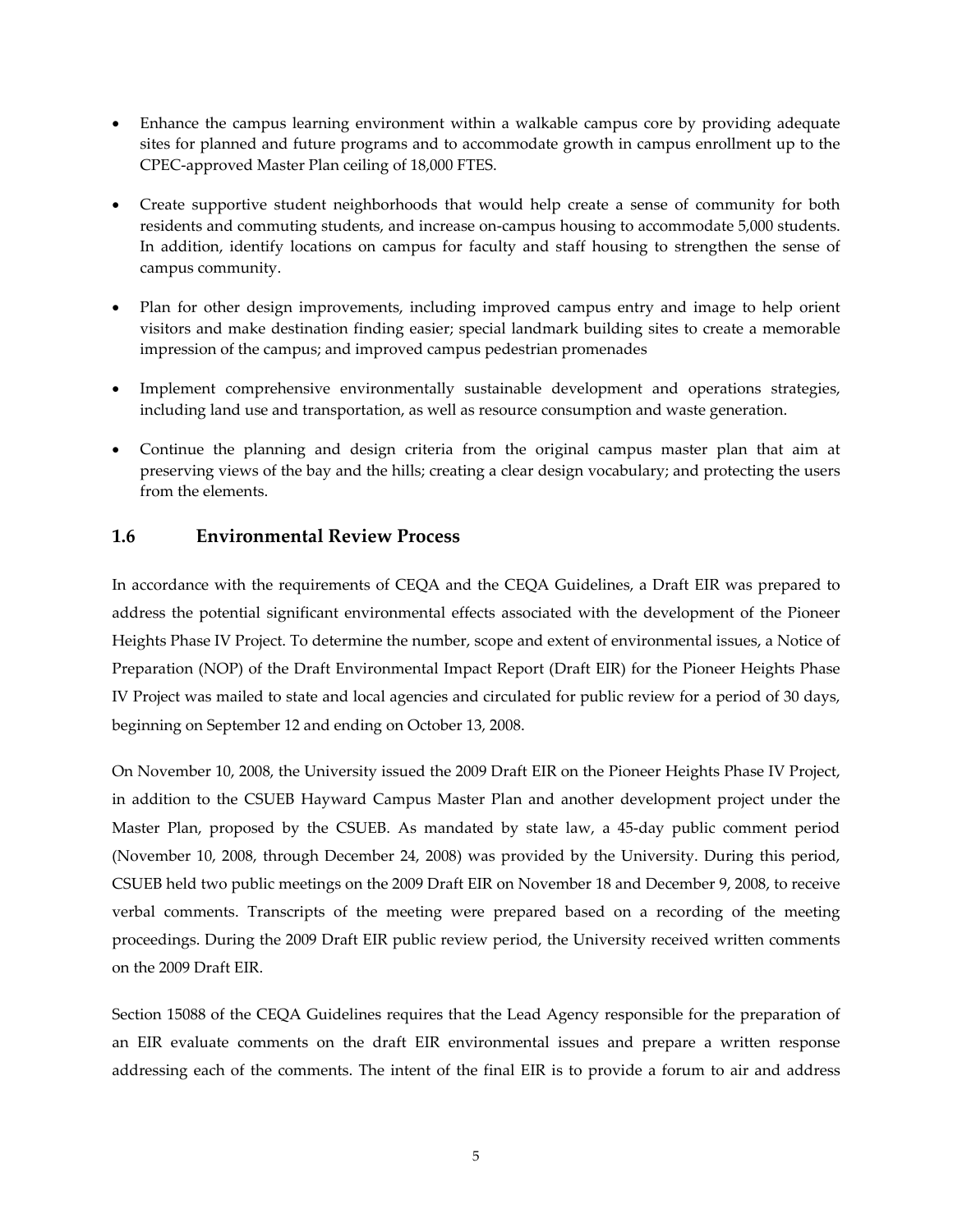comments pertaining to the information and analysis contained within the draft EIR, and to provide an opportunity for clarifications, corrections, or minor revisions to the draft EIR as needed.

The University has prepared the Revised Final EIR which consists of the following:

- a. The 2009 Draft EIR.
- b. Comments and recommendations received on the 2009 Draft EIR either verbatim or in summary form.
- c. A list or persons of the persons, organizations, and public agencies commenting on the 2009 Draft EIR.
- d. The response of the Lead Agency to significant environmental points raised in the review and consultation process. Items a. through d. constitute the 2009 Final EIR.
- e. The 2017 Partial Recirculated Draft Environmental Impact Report (2017 Draft PR‐EIR).
- f. Comments and recommendations received on the 2017 Draft PR‐EIR.
- g. A list of the persons, organizations, and public agencies commenting on the 2017 PR‐EIR.
- h. The response of the Lead Agency to significant environmental points raised in the review and consultation process.
- i. Any other information added by the Lead Agency.

#### **2.0 FINDINGS ON SIGNIFICANT BUT MITIGATED IMPACTS**

This section identifies significant adverse impacts of the project that require findings to be made under Public Resources Code section 21081 and CEQA Guidelines section 15091. The Board of Trustees finds that, based upon substantial evidence in the record, adoption of the mitigation measures set forth below will reduce the identified impacts to less than significant levels.

# **2.1 Aesthetics**

## *2.1.1 Potential Significant Impacts*

The proposed Pioneer Heights Phase IV Project would create a new source of substantial light or glare which could adversely affect day or nighttime views in the area. The project would add new sources of nighttime lighting in an area that is mostly dark at this time although there is an existing parking lot nearby that is lit at night and the existing Pioneer Heights housing is also illuminated with both interior and exterior lighting. Given the proximity of the proposed project to the Grandview Avenue residential area and the fact that development is proposed in an area that currently is not lit at night, conservatively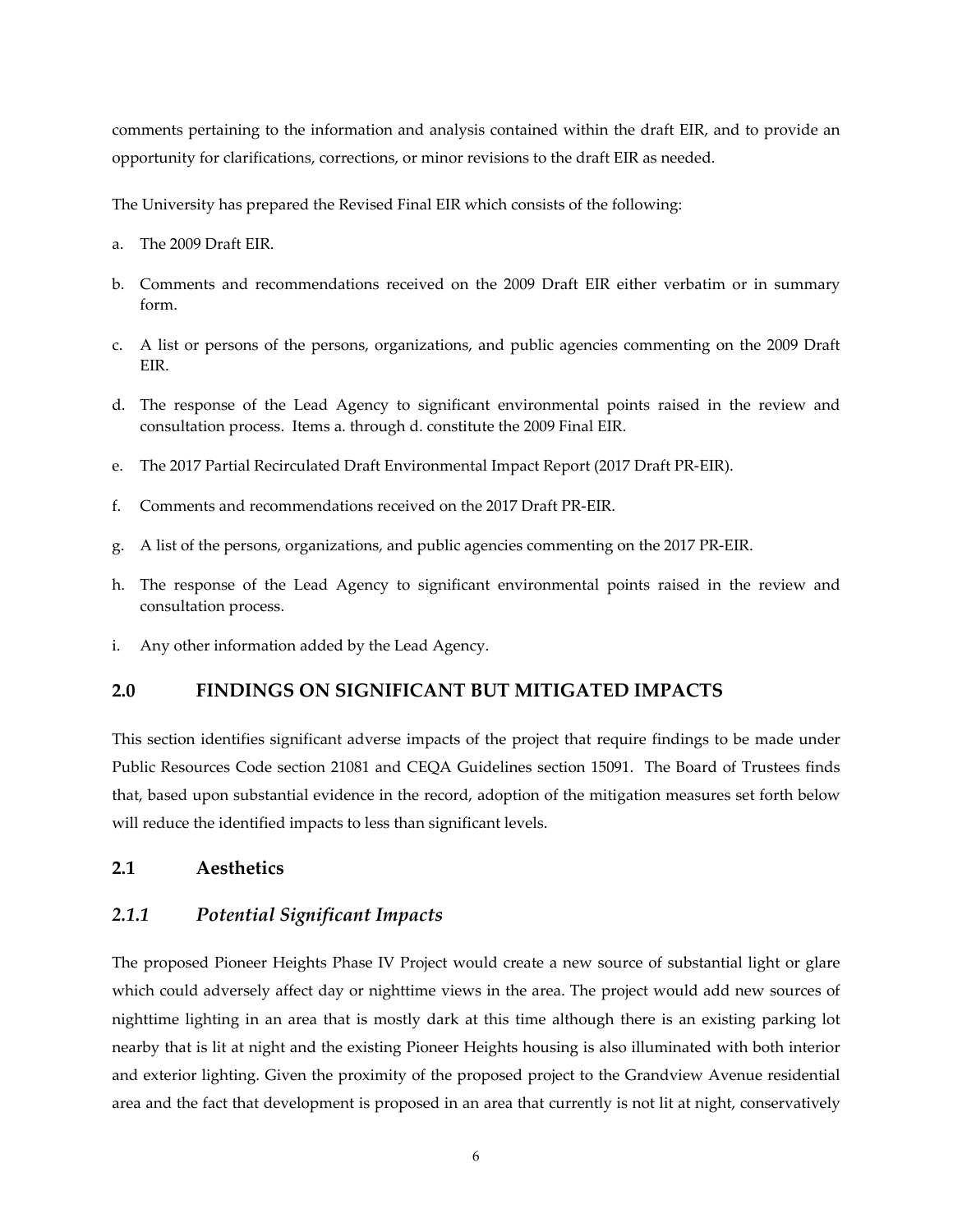it is concluded that the impact related to light and glare would be potentially significant (PH Phase IV Impact AES‐2).

#### *2.1.2 Mitigation Measures*

The Board of Trustees finds that, based on substantial evidence in the record, the potentially significant aesthetics impacts of the project will be reduced to less than significant levels by implementation of the following mitigation measure.

- **PH Phase IV MM AES‐2a:** The University shall carefully design the buildings for Pioneer Heights Phase IV Project to make sure that light and glare along the project's eastern and northern façade is minimized. Landscaping for the eastern portion of the project site shall be selected to include fast growing tall trees and to ensure that it aesthetically screens the new buildings and helps reduce light and glare.
- **PH Phase IV MM AES‐2b:** All lighting proposed within and outside the buildings on the eastern and northern facade of the proposed housing development shall be limited to the minimal amount of lighting needed for safe operations.

# *2.1.3 Findings*

The Board of Trustees finds that the above mitigation measures are feasible, are adopted, and will reduce the potential aesthetics-related impacts of the project to less than significant levels. Accordingly, the Board of Trustees finds that, pursuant to Public Resources Code section 21081, subdivision (a)(1), and CEQA Guidelines section 15091, subdivision (a)(1), changes or alterations have been required in, or incorporated into, the project which mitigate or avoid potentially significant aesthetics-related impacts of the project as identified in the Revised Final EIR.

## **2.2 Biological Resources**

#### *2.2.1 Potential Significant Impacts*

According to the analysis in the Revised Final EIR, construction of the Pioneer Heights Phase IV Project could result in the loss of an active nest of a special‐status raptor species. As burrowing owls avoid areas containing a high density of trees (which provide perches and cover for predators), the species would not be expected to occur on the site as a nesting or wintering species. However, the eucalyptus trees on the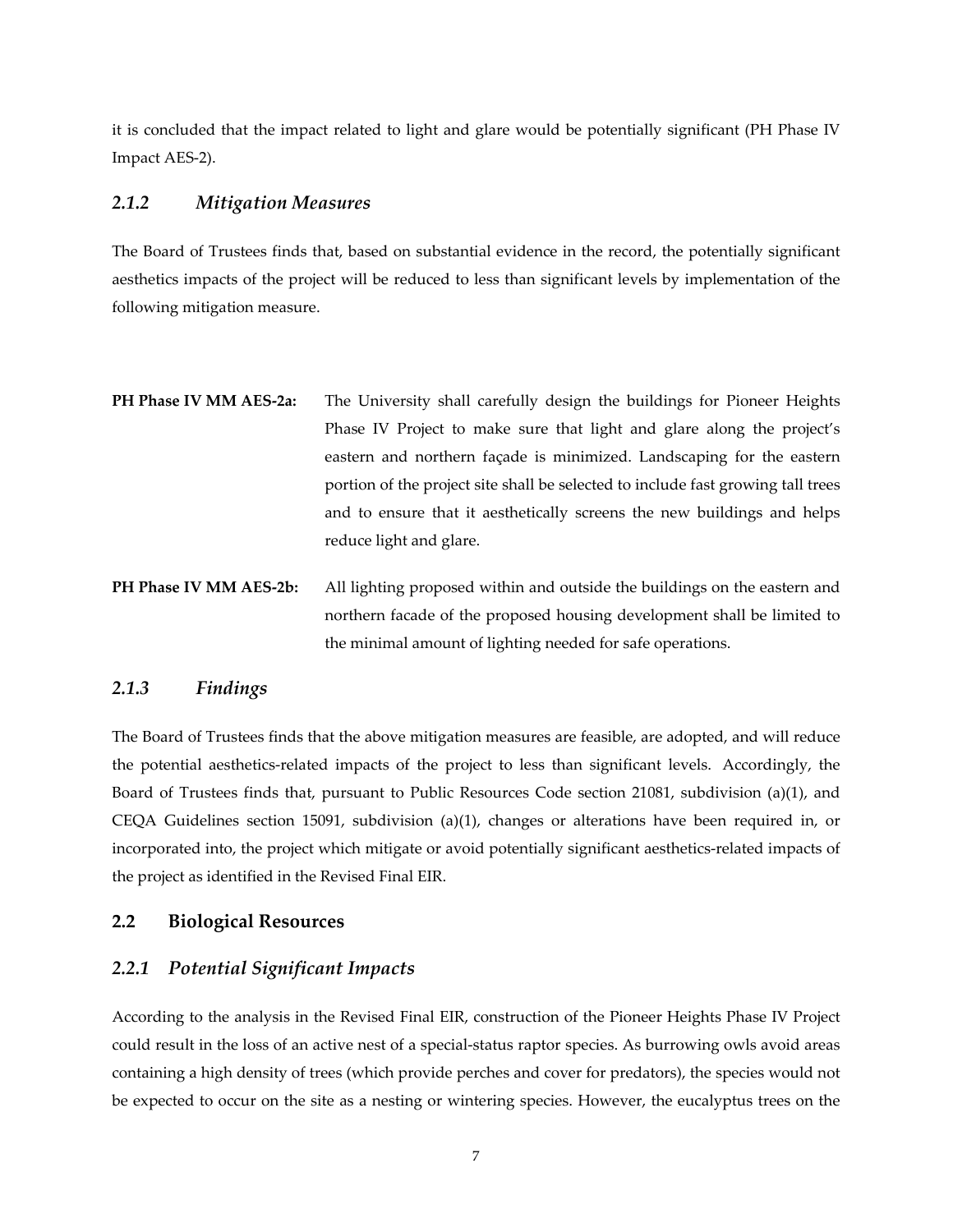project site provide potential nesting habitat for special‐status raptors, including Cooper's hawk and white-tailed kite. The suitability of the nesting habitat is enhanced by the presence of adjacent grassland foraging habitat. The project–related loss of potential nesting habitat would not be substantial given the abundance of oak trees and extent of woodlands in the surrounding open space area. Additionally, the proposed project would not result in the loss of high‐value foraging habitat, given the disturbed and wooded condition of the site. Therefore, the loss of potential raptor foraging and nesting habitat associated with the proposed project would not be substantial. However, should an active nest be present within or near the construction zone, the removal of trees could result in the direct loss of an active nest of a special status bird species. Additionally, loud noise associated with construction activity has the potential to disturb nesting occurring in close proximity to the construction zone and result in the abandonment of an active nest. Therefore, the loss of an active nest of Cooper's hawk or white-tailed kite is considered a potentially significant impact (PH Phase IV Impact BIO‐2).

The analysis in the Revised Final EIR also concludes that construction of the proposed Pioneer Heights Phase IV Project could result in the loss of an active maternity roost of a special-status bat species. The eucalyptus trees on the project site provide potential, but low quality roosting habitat for special‐status bat species, including pallid bat, hoary bat, fringed myotis, long‐legged myotis, and yuma myotis. The suitability of the roosting habitat is limited by the proximity of the trees to an active construction zone, the type of tree present (i.e.*,* eucalyptus), the use of portions of the tree grove as a ropes course, and the relatively low density of trees. However, there is some potential that an active roost could be present. Therefore, if trees are removed during the nesting season of native bats (generally April 1 through August 31) and an active maternity roost were present in the trees, the loss of an active maternity roost would be a potentially significant impact (PH Phase IV Impact BIO‐3).

# *2.2.2 Mitigation Measures*

The University Board of Trustees finds that, based on substantial evidence in the record, the potentially significant biological resources impacts of the project will be reduced to less than significant levels by implementation of the following mitigation measure.

PH Phase IV MM BIO‐2: The University shall implement MP Mitigation Measure BIO‐1b.

**MP MM BIO‐1b:** If a construction project is proposed on the campus that would commence anytime during the nesting/breeding season of native bird species potentially nesting/roosting on the site (typically February through August in the project region), a pre‐construction survey of the project vicinity for nesting birds shall be conducted.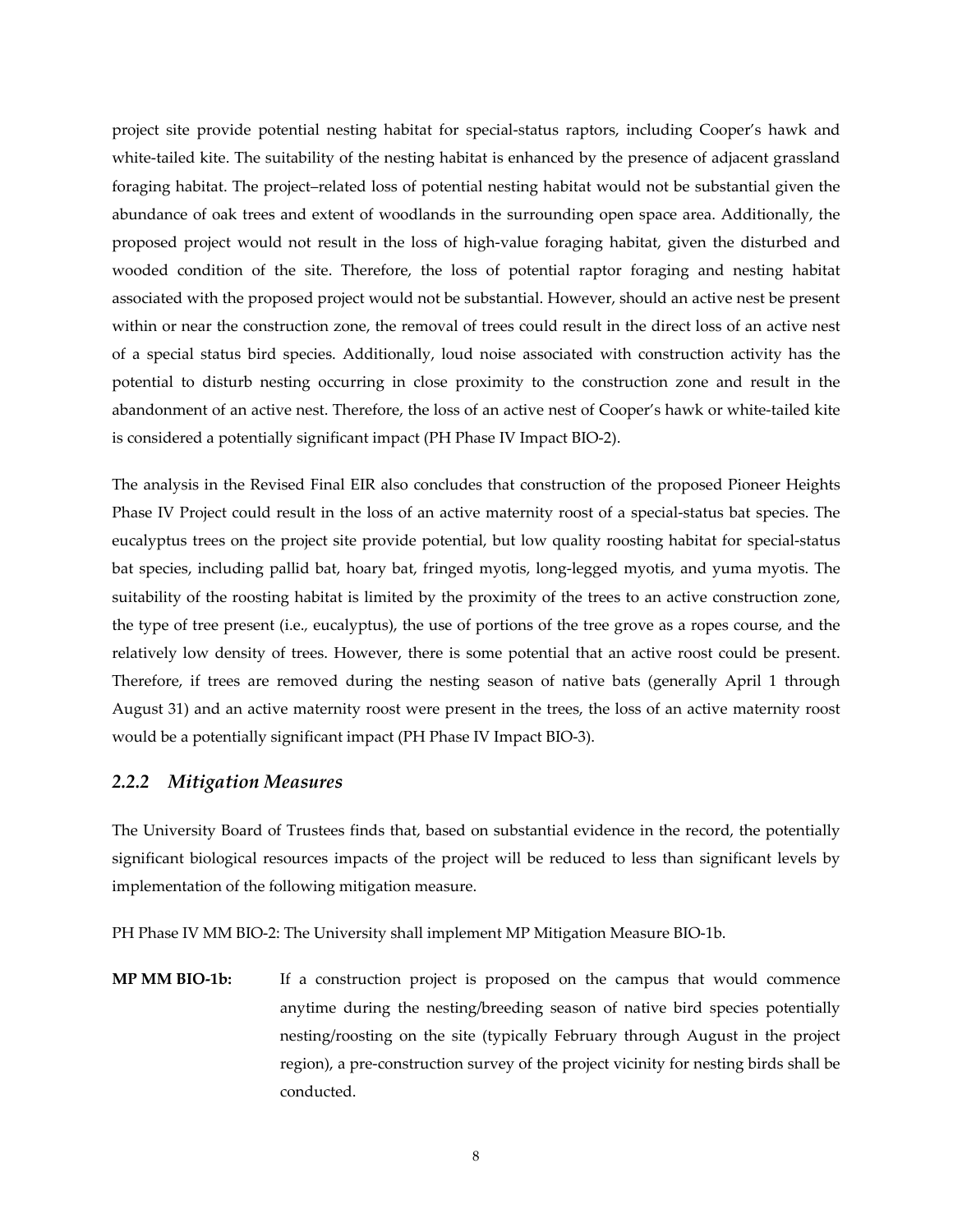This survey shall be conducted by a qualified biologist (i.e.*,* experienced with the nesting behavior of bird species of the region) within two weeks of the commencement of construction activities that would occur during the nesting/breeding season. The intent of the survey shall be to determine if active nests of special status bird species or other species protected by the Migratory Bird Treaty Act and/or the California Fish and Game Code are present within the construction zone or within 500 feet of the construction zone. The survey area shall include all trees and shrubs, as well as grassland habitats (which could be utilized by burrowing owls) in the construction zone and a surrounding 500 feet area. The surveys shall be timed such that the last survey is concluded no more than two weeks prior to initiation of construction or tree removal. If ground disturbance activities are delayed following a survey, then an additional pre‐ construction survey shall be conducted such that no more than two weeks will have elapsed between the last survey and the commencement of ground disturbance activities.

If active nests are found in areas that could be directly affected or are within 500 feet of construction and would be subject to prolonged construction‐related noise, a no‐disturbance buffer zone shall be created around active nests during the breeding season or until a qualified biologist determines that all young have fledged. The size of the buffer zones and types of construction activities restricted within them will be determined through consultation with the CDFG, taking into account factors such as the following:

- Noise and human disturbance levels at the construction site at the time of the survey and the noise and disturbance expected during the construction activity;
- Distance and amount of vegetation or other screening between the construction site and the nest; and
- Sensitivity of individual nesting species and behaviors of the nesting birds.

Limits of construction to avoid an active nest shall be established in the field with flagging, fencing, or another appropriate barrier, and construction personnel shall be instructed on the sensitivity of nest areas. The biologist shall serve as a construction monitor during those periods when construction activities would occur near active nest areas of special status bird species to ensure that no impacts on these nests occur.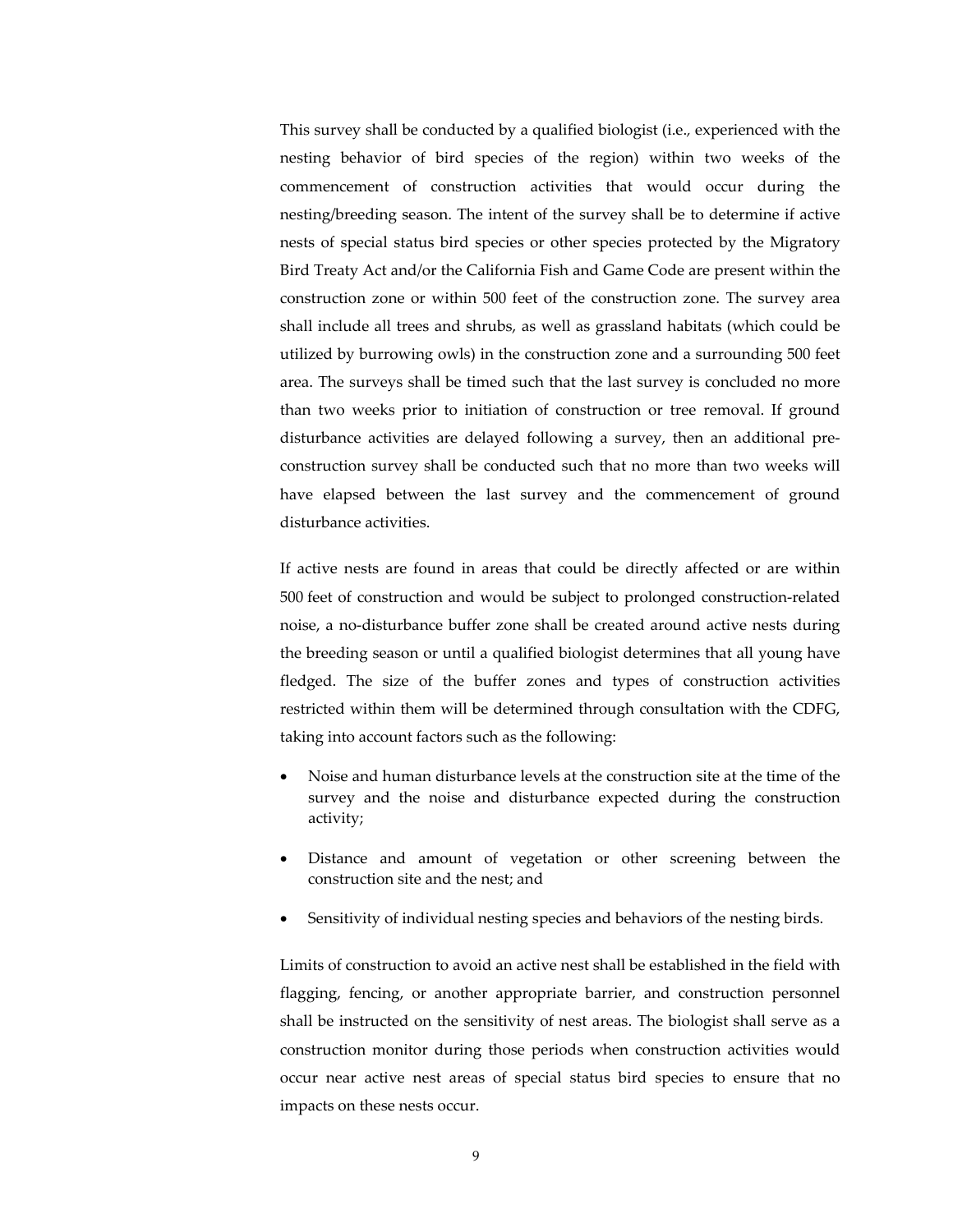**PH Phase IV MM BIO‐3:** The University shall implement **MP Mitigation Measure BIO‐1d.**

**MP MM BIO‐1d:** If trees or buildings are to be removed/demolished during the nesting season of native bat species in California (generally April 1 through August 31), the presence of active maternity roosts in trees or buildings shall be evaluated by a qualified biologist prior to their removal. If it is determined that the trees or structures to be removed provide potential bat roosting habitat, a focused survey shall be conducted by a qualified bat biologist to determine if active maternity roosts of special status bats are present. Should an active maternity roost of a special status bat species be identified, the roost shall not be disturbed until the roost is vacated and juveniles have fledged, as determined by the biologist. Once all young have fledged, the tree or structure may be removed or demolished.

#### *2.2.3 Findings*

The Board of Trustees finds that the above mitigation measures are feasible, are adopted, and will reduce the potential biological resources‐related impacts of the project to less than significant levels. Accordingly, the Board of Trustees finds that, pursuant to Public Resources Code section 21081, subdivision (a)(1), and CEQA Guidelines section 15091, subdivision (a)(1), changes or alterations have been required in, or incorporated into, the project which mitigate or avoid potentially significant biological resources‐related impacts of the project as identified in the Revised Final EIR.

## **2.3 Cultural Resources**

#### *2.3.1 Potential Significant Impacts*

The analysis in the Revised Final EIR finds that construction associated with the proposed Pioneer Heights Phase IV Project could result in the disturbance of previously undiscovered historic or prehistoric cultural resources, deposits, artifacts, or human remains, including buried material (PH Phase IV Impact CULT‐1). In addition, although no evidence of human remains has been reported at the Pioneer Heights Phase IV Project site, human remains have been discovered in archaeological contexts elsewhere within the City of Hayward, and thus there is some potential that this site also could include human remains (PH Phase IV Impact CULT‐3).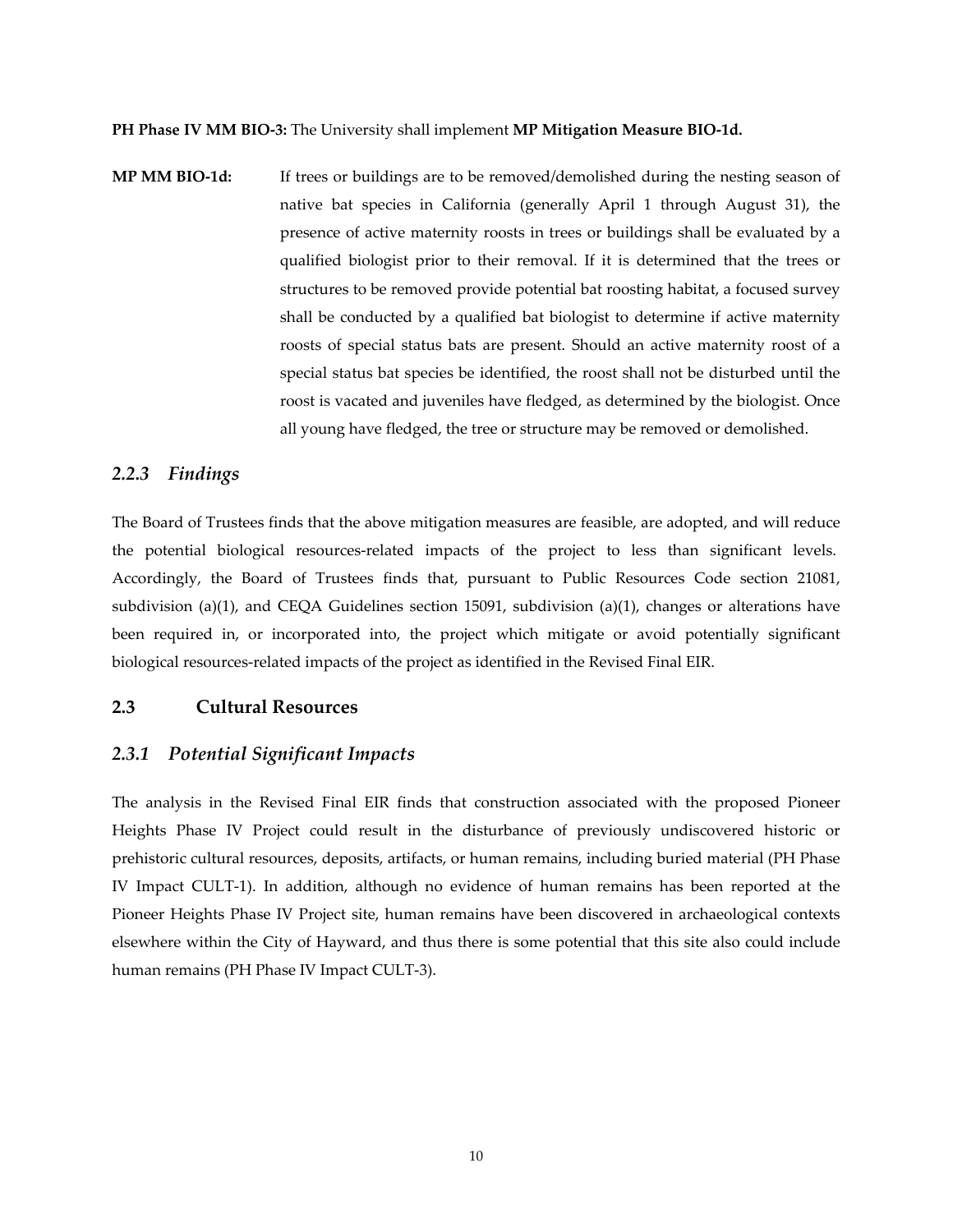#### *2.3.2 Mitigation Measures*

The Board of Trustees finds that, based on substantial evidence in the record, the potentially significant cultural resources impacts of the project will be reduced to less than significant levels by implementation of the following mitigation measure.

**PH Phase IV MM CULT‐1**: The Campus shall implement **MP Mitigation Measures CULT‐1b, ‐3, and ‐4**

- **MP MM CULT‐1b:** Regardless of the location of the project on the campus, all construction contracts for campus projects shall include a standard inadvertent discovery clause, which requires that if an archaeological resource is discovered during construction (whether or not an archaeologist is present), all soil‐disturbing work within 100 feet of the find shall cease, and the University shall implement MP Mitigation Measure CULT 1c.
- **MP MM CULT‐1c:** For an archaeological site that is encountered during the pedestrian survey conducted on a project site or during construction, the University shall:
	- Retain a qualified archaeologist to determine whether the resource qualifies as an historical resource or a unique archaeological resource.
	- If the resource is determined to be a historical resource or a unique archaeological resource, the qualified archaeologist, in consultation with the University, shall prepare a research design and archaeological data recovery plan for the recovery of the categories of data for which the site is significant, and implement the data recovery plan prior to or during development of the site. The archaeologist shall also perform appropriate technical analyses, prepare a full written report and file it with the appropriate information center, and provide for the permanent curation of recovered materials.
- **MP MM CULT‐3a:** The University shall implement MP Mitigation Measure CULT‐1 to minimize the potential for disturbance or destruction of human remains in an archaeological context and to preserve them in place, if feasible.
- **MP MM CULT‐3b:** The University shall arrange for a representative of the local Native American community to monitor any excavation (including archaeological excavation) within the boundaries of a known Native American archaeological site.
- **MP MM CULT‐3c:** In the event of a discovery of human bone, suspected human bone, or a burial, all excavation in the vicinity will halt immediately and the area of the find will be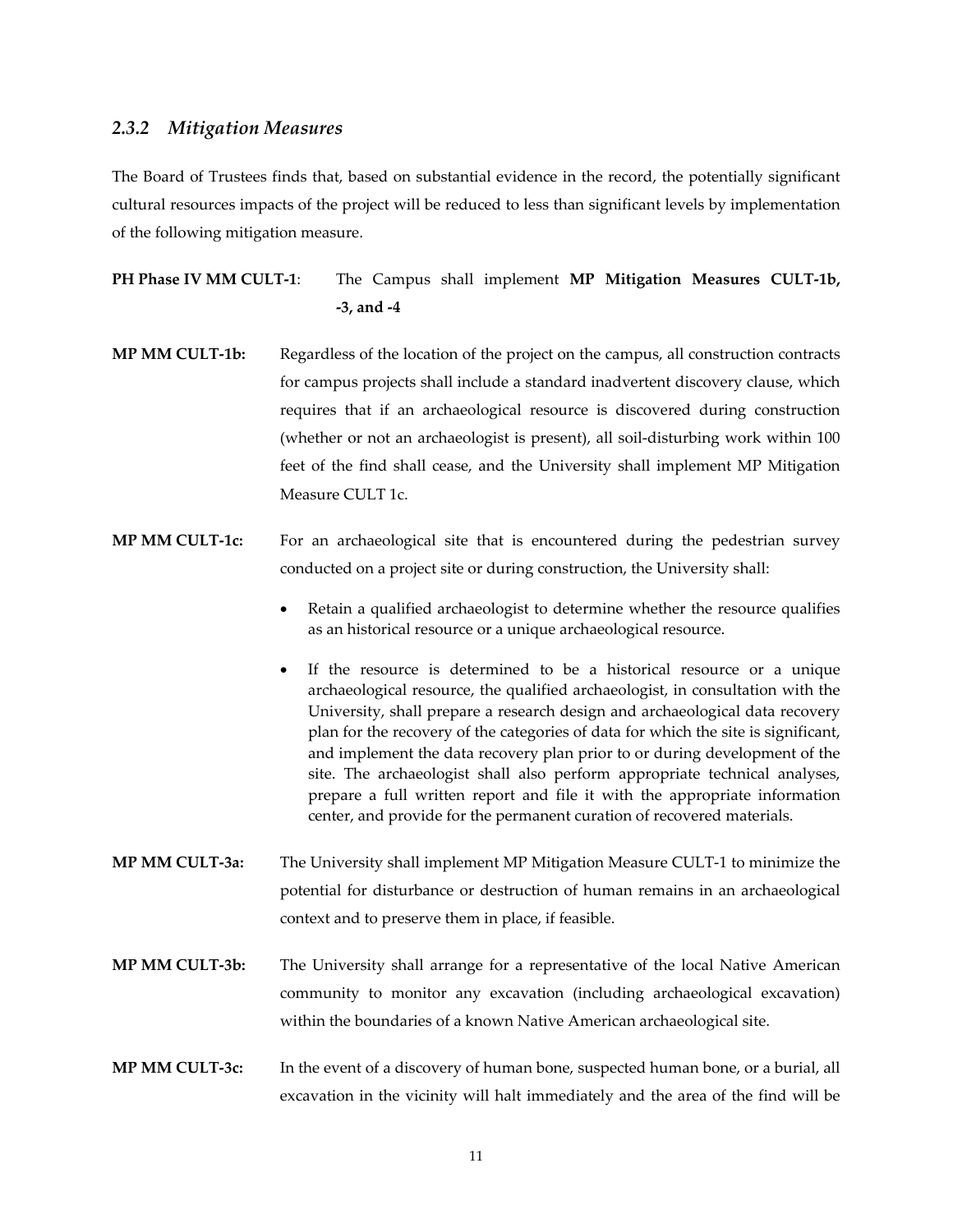protected until a qualified archaeologist determines whether the bone is human. If the qualified archaeologist determines the bone is human, or if a qualified archaeologist is not present, the University will notify the County of Alameda Medical Examiner before additional disturbance occurs. The University will ensure that the remains and vicinity of the find are protected against further disturbance until the Coroner has made a finding with regard to PRC 5097 procedures, in compliance with California Health and Safety Code Section 7050.5(b). If it is determined that the find is of Native American origin, the University will comply with the provisions of PRC Section 5096.98 regarding identification and involvement of the Native American Most Likely Descendant (MLD).

- **MP MM CULT‐3d:** If human remains cannot be left in place, the University shall ensure that the qualified archaeologist and the MLD consult regarding archaeological treatment of human remains, and that appropriate studies, as identified through this consultation, are carried out prior to interring the remains. The University shall provide results of all such studies to the local Native American community, and shall provide an opportunity for local Native American involvement in any interpretative reporting. As stipulated by the provisions of the California Native American Graves Protection and Repatriation Act, the University shall ensure that human remains and associated artifacts recovered from campus projects on state lands are repatriated to the appropriate local tribal group if requested.
- **MP MM CULT‐4a:** As part of the construction contract, the University shall inform construction contractors to watch for paleontological resources during grading and excavation and to inform the campus immediately if such resources are encountered.
- **MP MM CULT‐4b:** If paleontological resources are discovered, all ground‐disturbing activities within 100 feet of the find will be halted and a qualified paleontologist will be retained by the University to evaluate the find and recommend appropriate handling and treatment of the find. If the find is determined to be significant or potentially significant, the paleontologist will design and carry out a data recovery plan consistent with the Standards of the Society of Vertebrate Paleontologists. Adequate recordation and recovery would, at a minimum, include the following:
	- Development of a site specific environmental and contextual information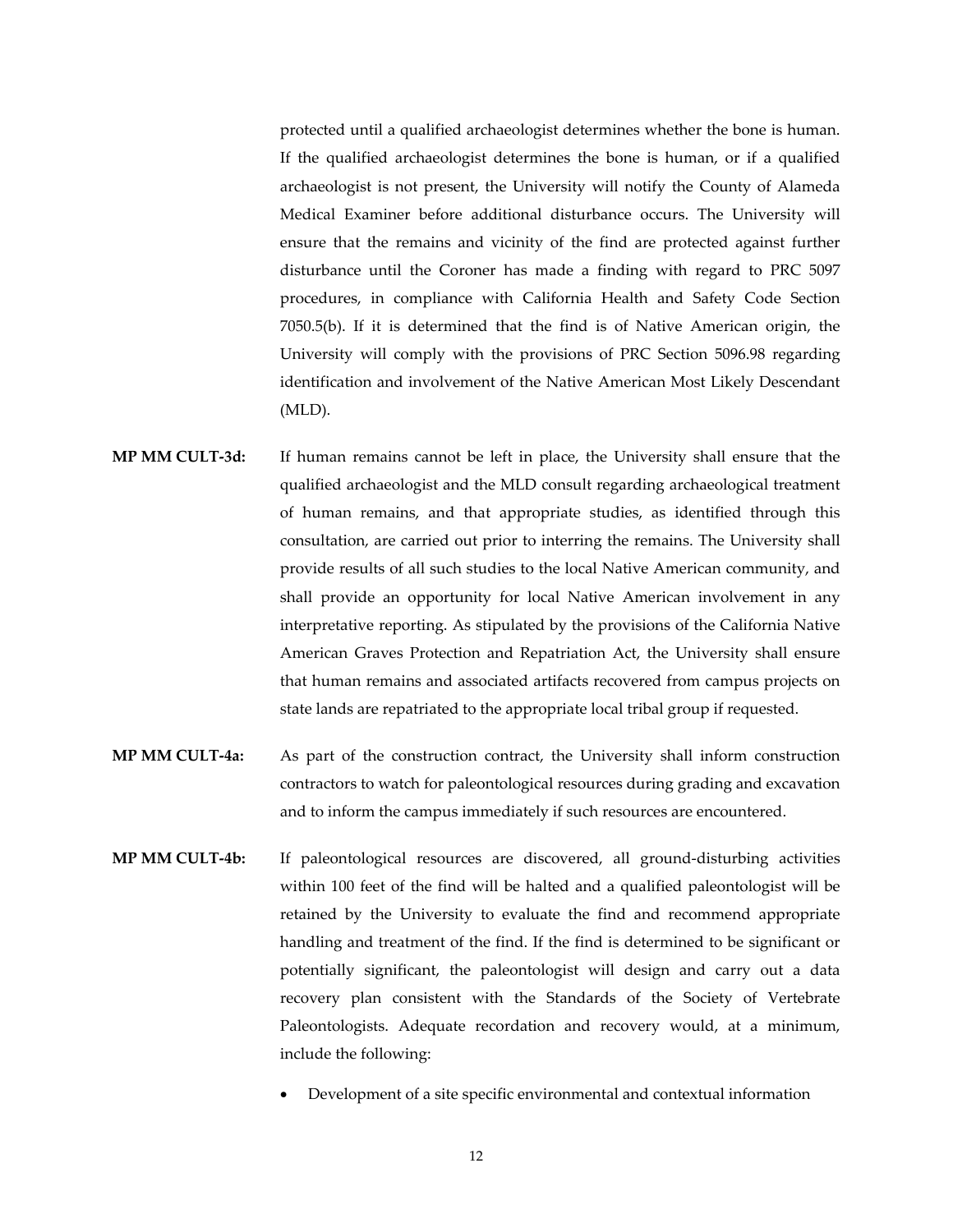- Archival research
- Excavation of the resource and its accurate recordation
- For a significant major find, identification of a museum or repository for curation of the resource.

# *2.3.2 Findings*

The Board of Trustees finds that the above mitigation measures are feasible, are adopted, and will reduce the potential cultural resources‐related impacts of the project to less than significant levels. Accordingly, the Board of Trustees finds that, pursuant to Public Resources Code section 21081, subdivision (a)(1), and CEQA Guidelines section 15091, subdivision (a)(1), changes or alterations have been required in, or incorporated into, the project which mitigate or avoid potentially significant cultural resources-related impacts of the project as identified in the Revised Final EIR.

# **2.4 Hydrology and Water Quality**

# *2.4.1 Potential Significant Impacts*

The analysis in the Revised Final EIR finds that development of the proposed Pioneer Heights Phase IV Project would not substantially alter the existing drainage patterns in a way that would result in on‐ or off‐site flooding, but could potentially result in an impact related to erosion and sedimentation in the receiving waters. Bioswales along the perimeter of the project site and a shallow infiltration planter located in the quad area in the middle of the site are proposed as part of the project design to provide some treatment to the runoff generated at the site. Stormwater generated by the project's impervious surfaces would be collected by downspouts and conveyed into the bioswales and infiltration planter, which in turn would discharge into the campus storm drain system. The storm drain would discharge the increased runoff into a creek in the western portion of the campus. While these bioswales would help treat the stormwater and provide some limited detention and infiltration of stormwater generated by the project's impervious surfaces, they would not provide adequate detention of stormwater to avoid erosion in the creek that would receive the increased runoff from the project site conveyed to the creek via the campus storm drain. Therefore, as currently designed, the proposed project could potentially lead to erosion and sedimentation in the creek (PH Phase IV Impact HYDRO‐2). This would be a potentially significant impact.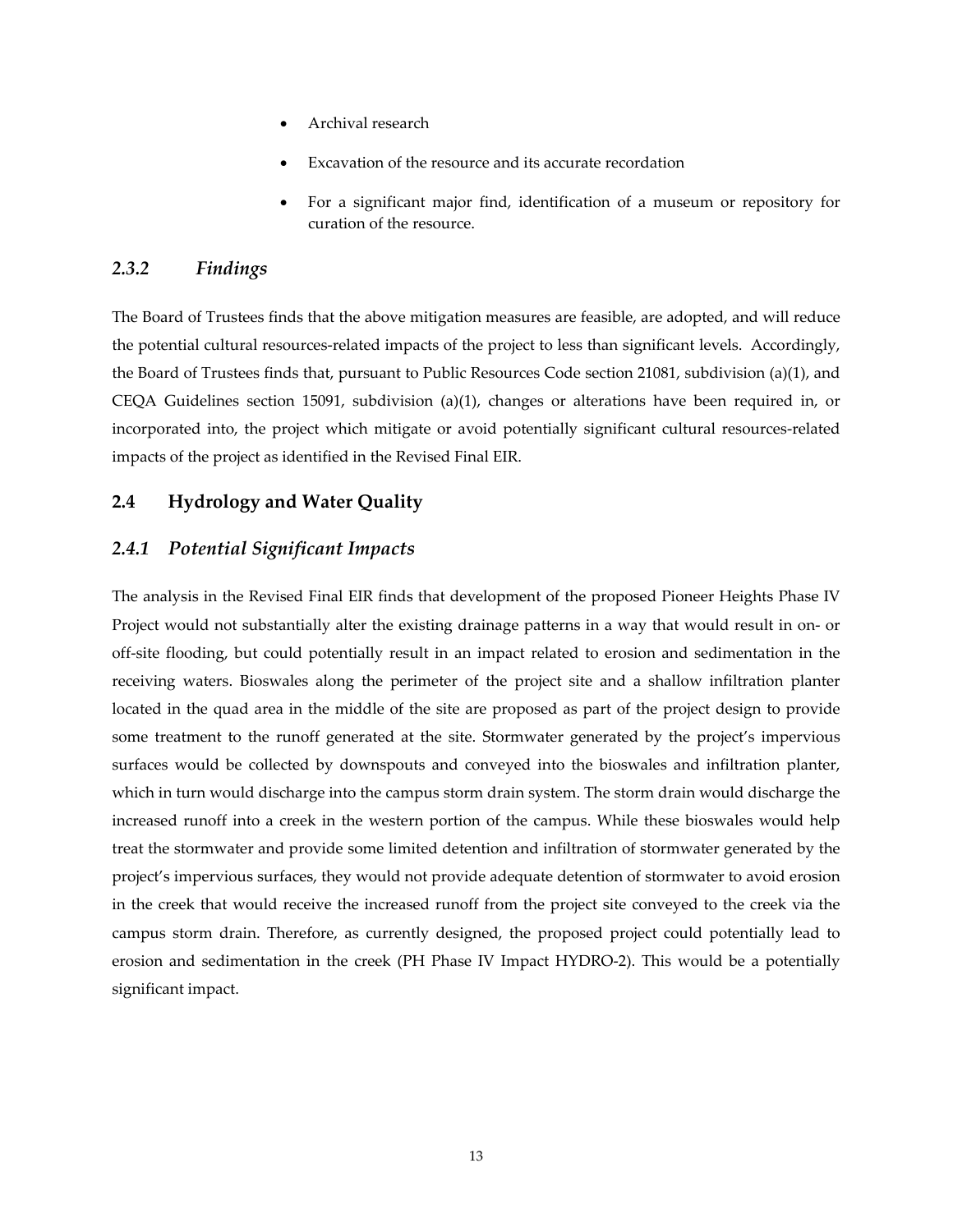## *2.4.2 Mitigation Measures*

The Board of Trustees finds that, based on substantial evidence in the record, the potentially significant hydrology and water quality impacts of the project will be reduced to less than significant levels by implementation of the following mitigation measure.

**PH Phase IV MM HYDRO‐2**: The University shall incorporate additional BMPs into the proposed project to detain the additional runoff generated at the project site such that postdevelopment peak flows equal pre‐development peak flows. These BMPs could include a surface pond, an underground vault, or any other appropriate design feature.

#### *2.4.3 Findings*

The Board of Trustees finds that the above mitigation measures are feasible, are adopted, and will reduce the potential hydrology and water quality-related impacts of the project to less than significant levels. Accordingly, the Board of Trustees finds that, pursuant to Public Resources Code section 21081, subdivision (a)(1), and CEQA Guidelines section 15091, subdivision (a)(1), changes or alterations have been required in, or incorporated into, the project which mitigate or avoid potentially significant hydrology and water quality-related impacts of the project as identified in the Revised Final EIR.

#### **2.5 Noise**

#### *2.5.1 Potential Significant Impacts*

Construction of the Pioneer Heights Phase IV Project could expose existing on-site noise-sensitive receptors to elevated construction noise levels. The nearest off‐campus residences are at least 900 feet away from the proposed project site, and therefore construction activities would not increase noise levels at these off-campus residences by more than 6 decibels. The existing student housing in Pioneer Heights I on the other hand is approximately 300 feet from the proposed project site and therefore construction activities associated with the proposed project would elevate noise levels at Pioneer Heights I by more than 6 decibels. There is no policy in the CSUEB Hayward Campus Master Plan that would limit the hours of construction on the campus. Therefore, this impact would be considered significant for construction activities occurring between the hours of 7:00 PM and 7:00 AM on weekdays and Saturdays or between 10 AM and 6 PM on Sundays and holidays (PH Phase IV Impact NOI‐2).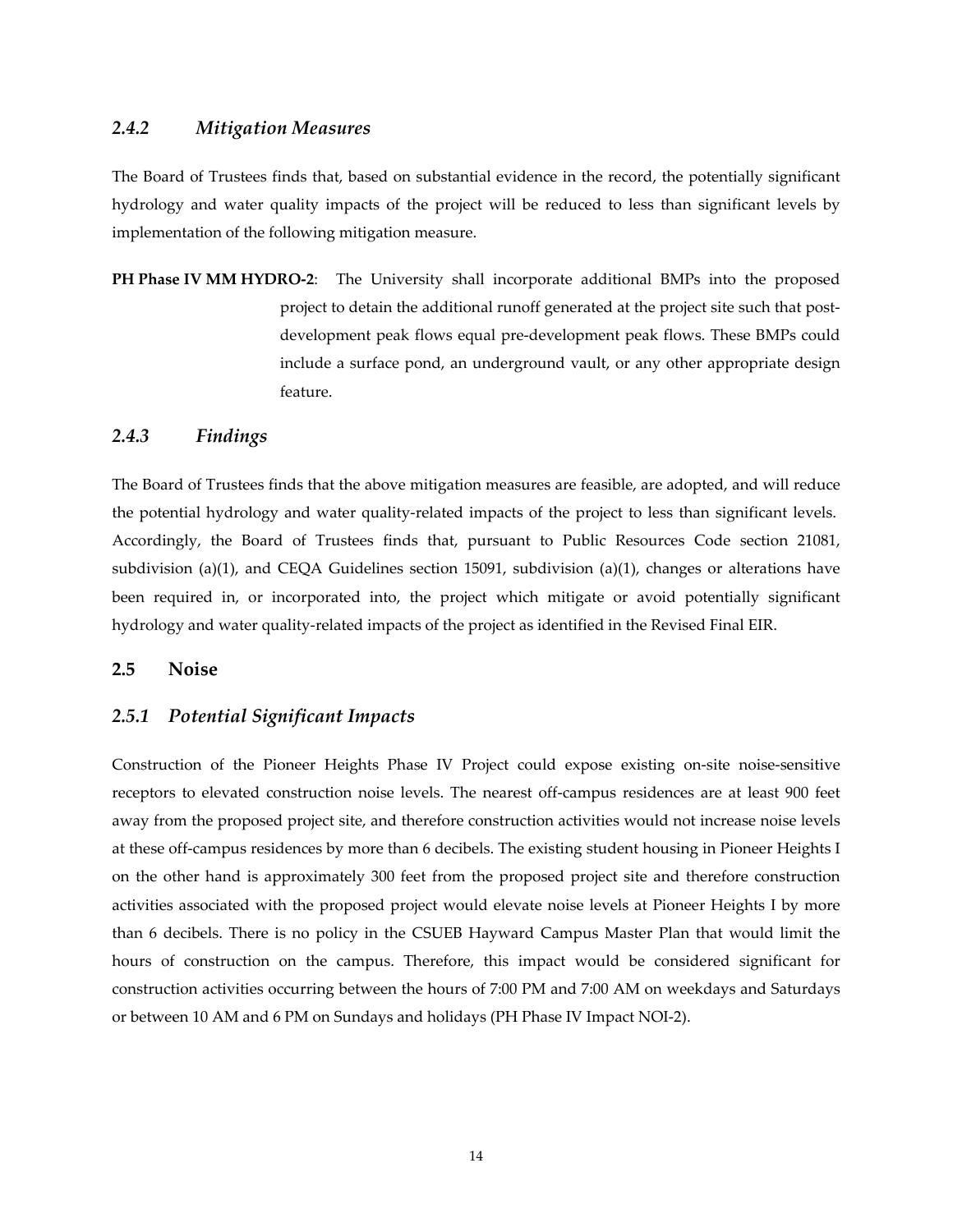## *2.5.2 Mitigation Measures*

The Board of Trustees finds that, based on substantial evidence in the record, the potentially significant noise impacts of the project will be reduced to less than significant levels by implementation of the following mitigation measure.

**PH Phase IV MM NOI‐2**: The University shall implement **MP Mitigation Measure NOI‐3a** through **‐3b**.

- **MP MM NOI‐3a:** Construction activities on campus shall be restricted to between the hours of 7:00 AM and 7:00 PM on weekdays and Saturdays and 10:00 AM to 6:00 PM on Sundays and holidays. (Project‐Level)
- **MP MM NOI‐3b:** Prior to initiation of campus construction within 500 feet of a noise sensitive receptor, the University shall approve a construction noise mitigation program including but not limited to the following.
	- All noise‐producing project equipment and vehicles using internal combustion engines shall be equipped with exhaust mufflers and air‐inlet silencers where appropriate, in good operating condition that meet or exceed original factory specification.
	- Mobile or fixed "package" equipment (e.g., arc‐welders, air compressors) shall be equipped with shrouds and noise control features that are readily available for that type of equipment.
	- All mobile or fixed noise producing equipment used on the project, which is regulated for noise output by local, state or federal agency, shall comply with such regulation while engaged in project-related activities.
	- Electrically powered equipment shall be used instead of pneumatic or internal combustion powered equipment, where practicable.
	- Material stockpiles and mobile equipment staging, construction vehicle parking and maintenance areas shall be located as far as practicable from noise‐sensitive land uses.
	- Stationary noise sources such as generators or pumps shall be located away from noise‐sensitive land uses as feasible.
	- The use of noise-producing signals, including horns, whistles, alarms, and bells shall be for safety warning purposes only. No project-related public address loudspeaker, two‐way radio, or music system shall be audible at any adjacent noise‐sensitive receptor except for emergency use.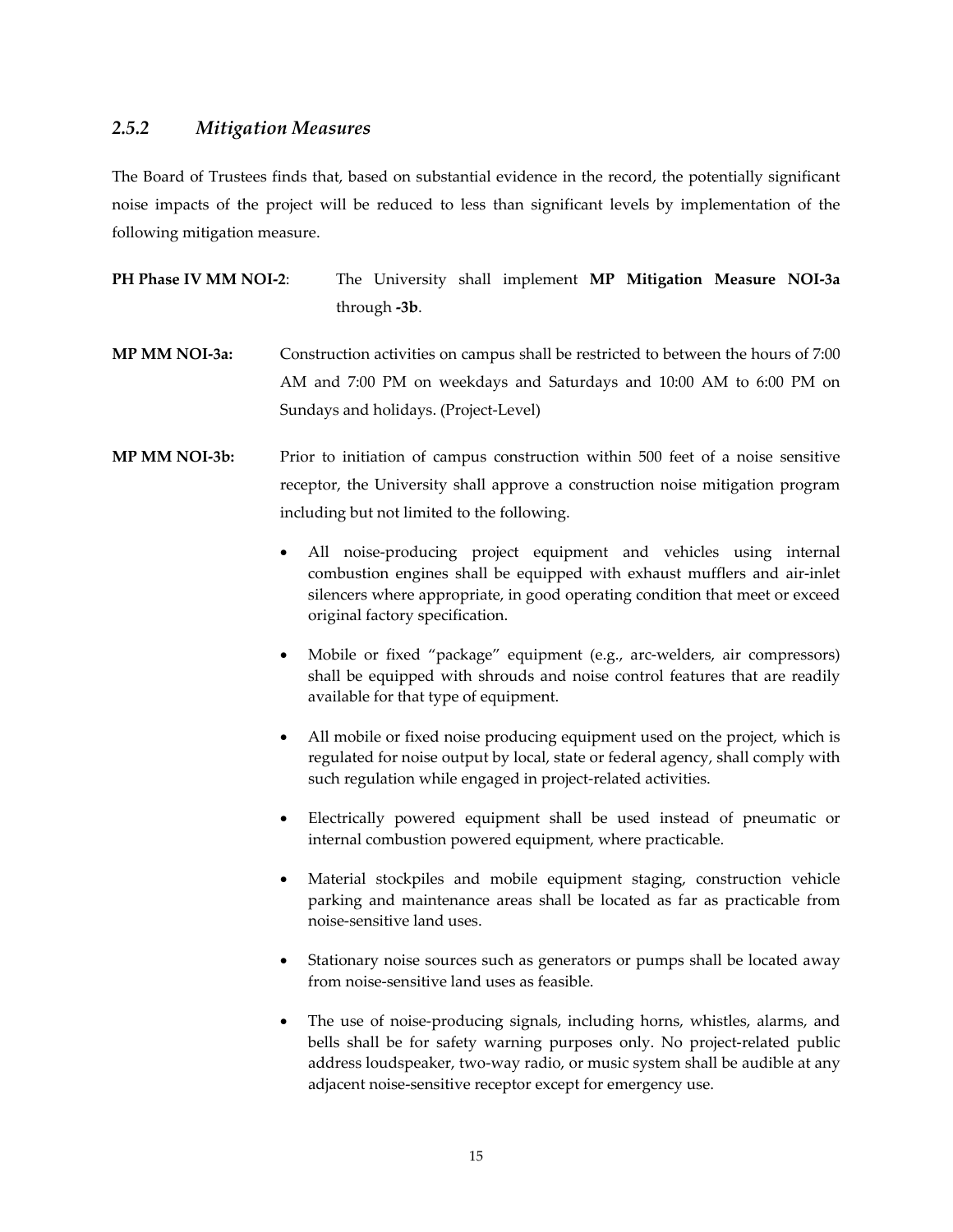- The erection of temporary noise barriers shall be considered where project activity is unavoidably close to noise‐sensitive receptors.
- The noisiest construction operations shall be scheduled to occur together to avoid continuing periods of the greatest annoyance, wherever possible.
- Construction vehicle trips be routed as far as practical from existing residential uses.
- The loudest campus construction activities, such as demolition, blasting, and pile driving, shall be scheduled during summer, Thanksgiving, winter, and spring breaks when fewer people would be disturbed by construction noise.
- Whenever possible, academic, administrative, and residential areas that will be subject to construction noise shall be informed a week before the start of each construction project.

# *2.5.3 Findings*

The Board of Trustees finds that the above mitigation measures are feasible, are adopted, and will reduce the potential noise‐related impacts of the project to less than significant levels. Accordingly, the Board of Trustees finds that, pursuant to Public Resources Code section 21081, subdivision (a)(1), and CEQA Guidelines section 15091, subdivision (a)(1), changes or alterations have been required in, or incorporated into, the project which mitigate or avoid potentially significant noise-related impacts of the project as identified in the Revised Final EIR.

## **2.6 Transportation and Traffic**

# *2.6.1 Potential Significant Impacts*

The construction of the Pioneer Heights Phase IV Project would add vehicle, pedestrian and bicycle traffic to the vicinity of Harder Road/West Loop Road and Harder Road/Pioneer Heights Access Road/pedestrian crossing, potentially causing congestion and safety concerns. While the project would not significantly affect traffic conditions at external intersections, the additional pedestrian, bicycle and vehicle traffic generated by the 600 new campus residents would affect local circulation in the south campus area, particularly in the vicinity of the existing signalized pedestrian crossing and vehicle access road at Pioneer Heights and the all‐way stop‐controlled intersection of Harder Road/West Loop Road as the number of crossings will increase with this project. The Campus has planning, design and construction processes in place to ensure that site access for all modes is provided for new residential and academic building construction projects, and that good connections between new buildings and the rest of campus are provided. These practices will be employed in the planning, design and construction of the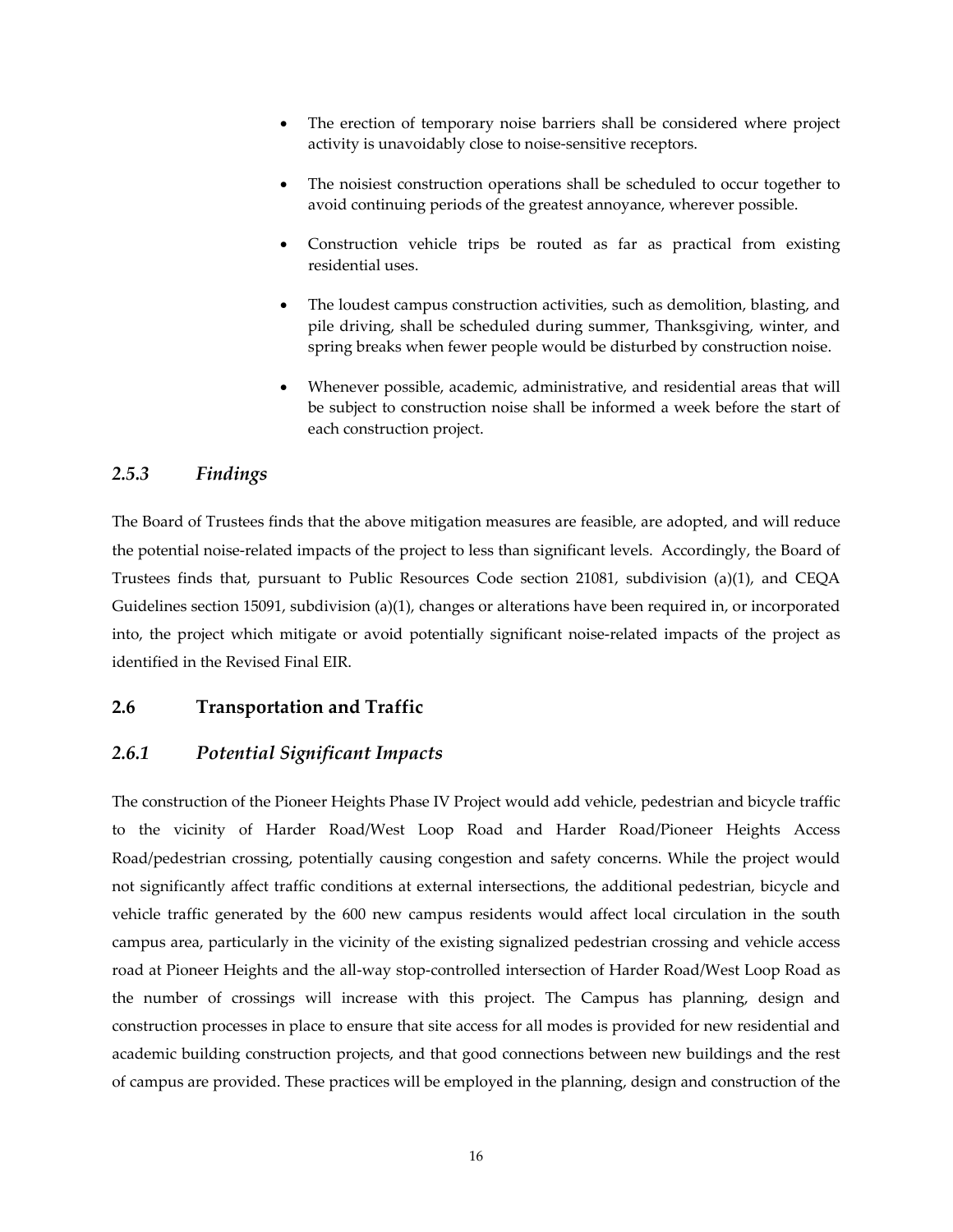Pioneer Heights Phase IV Project. However, the impact (PH Phase IV Impact TRANS‐2) would be potentially significant.

## *2.6.1 Mitigation Measures*

The Board of Trustees finds that, based on substantial evidence in the record, the potentially significant transportation and traffic impacts of the project will be reduced to less than significant levels by implementation of the following mitigation measure.

**PH Phase IV MM TRANS‐2:**  The University will review the operation of the signalized pedestrian crossing at Pioneer Heights/Harder Road, including the interaction between vehicles accessing the residential parking and pedestrians, and develop improvements if needed to address the larger pedestrian volume associated with the Project. Improvements may include diverting vehicle access to a roadway further west, roughly half‐way between the West Loop intersection and the signal, to eliminate direct conflicts between vehicles and pedestrians at this highpedestrian‐activity location.

## *2.6.3 Findings*

The Board of Trustees finds that the above mitigation measure is feasible, is adopted, and will reduce the potential transportation and traffic‐related impacts of the project to less than significant levels. Accordingly, the Board of Trustees finds that, pursuant to Public Resources Code section 21081, subdivision (a)(1), and CEQA Guidelines section 15091, subdivision (a)(1), changes or alterations have been required in, or incorporated into, the project which mitigate or avoid potentially significant transportation and traffic‐related impacts of the project as identified in the Revised Final EIR.

# **3.0 FINDINGS ON IMPACTS DETERMINED NOT TO BE SIGNIFICANT OR LESS THAN SIGNIFICANT**

# **3.1 Impacts Less than Significant with Additional Mitigation**

The Board of Trustees finds that, based upon substantial evidence in the record, the following impact associated with the project is less than significant, however, mitigation measures are included to further reduce the impact:

Development of the Pioneer Heights Phase IV Project would not expose people and structures to substantial adverse effects associated with fault rupture, but could result in substantial adverse effects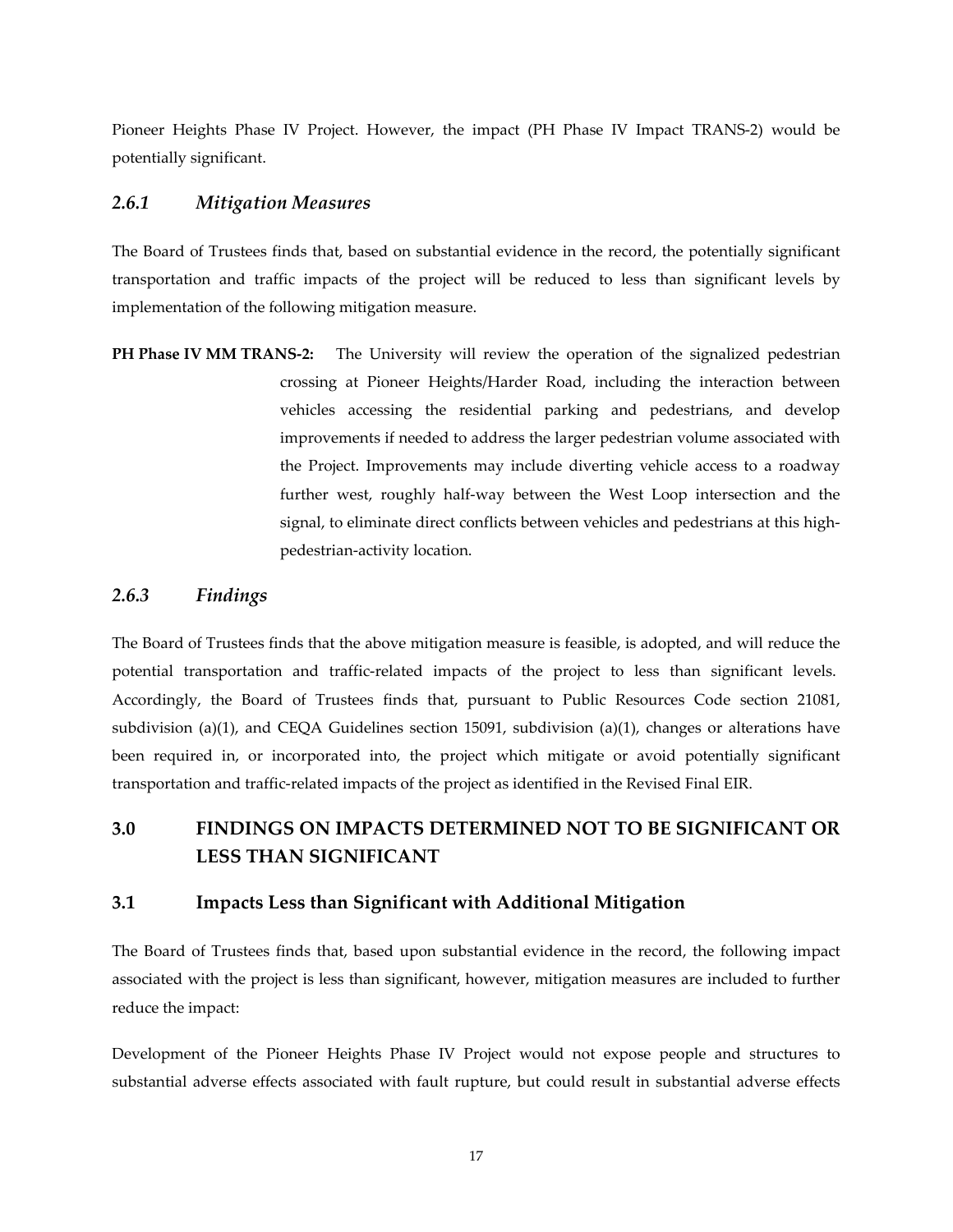related to seismic ground shaking or seismic‐related ground failure, including liquefaction, lateral spreading, landslides, and/or settlement (PH Phase IV Impact GEO-1).

PH Phase IV Mitigation Measure GEO-1: No mitigation required other than MP Mitigation Measure GEO‐1.

**MP MM GEO‐1:** Where existing geotechnical information is not adequate, detailed geotechnical investigations shall be performed for areas that will support buildings or foundations. Such investigations for building or foundation projects on the University will comply with the California Geological Survey's Guidelines for Evaluating and Mitigating Seismic Hazards in California (Special Publication 117), which specifically address the mitigation of liquefaction and landslide hazards in designated Seismic Hazard Zones (CGS 2003). All recommendations of the geotechnical investigations will be incorporated into project designs. Recommendations for buildings located near mapped faults, shall be reviewed by the California State University Seismic Review Board prior to project design.

The Board of Trustees finds that the above mitigation measure is feasible, is adopted, and will reduce the less than significant geology and soils‐related impact of the project. Accordingly, the Board of Trustees finds that, pursuant to Public Resources Code section 21081, subdivision (a)(1), and CEQA Guidelines section 15091, subdivision (a)(1), changes or alterations have been required in, or incorporated into the project which further reduce less than significant geology and soils ‐related impact of the project as identified in the Revised Final EIR.

#### **3.2 Impacts Less Than Significant without Mitigation**

The Board of Trustees finds that, based upon substantial evidence in the record, the following impacts associated with the project are less than significant and no mitigation is required:

| Aesthetics  | The following impact was found to be less than significant on a project-specific and<br>cumulative basis in the environmental review:                                        |
|-------------|------------------------------------------------------------------------------------------------------------------------------------------------------------------------------|
|             | Implementation of the proposed Pioneer Heights Phase IV Project would not have<br>$\bullet$<br>a substantial adverse effect on scenic vistas from Grandview Avenue.          |
| Air Quality | The following impacts were found to be less than significant on a project-specific and<br>cumulative basis in the environmental review:                                      |
|             | The Pioneer Heights Phase IV Project would generate long-term operational<br>$\bullet$<br>emissions of criteria pollutants from increases in traffic and stationary and area |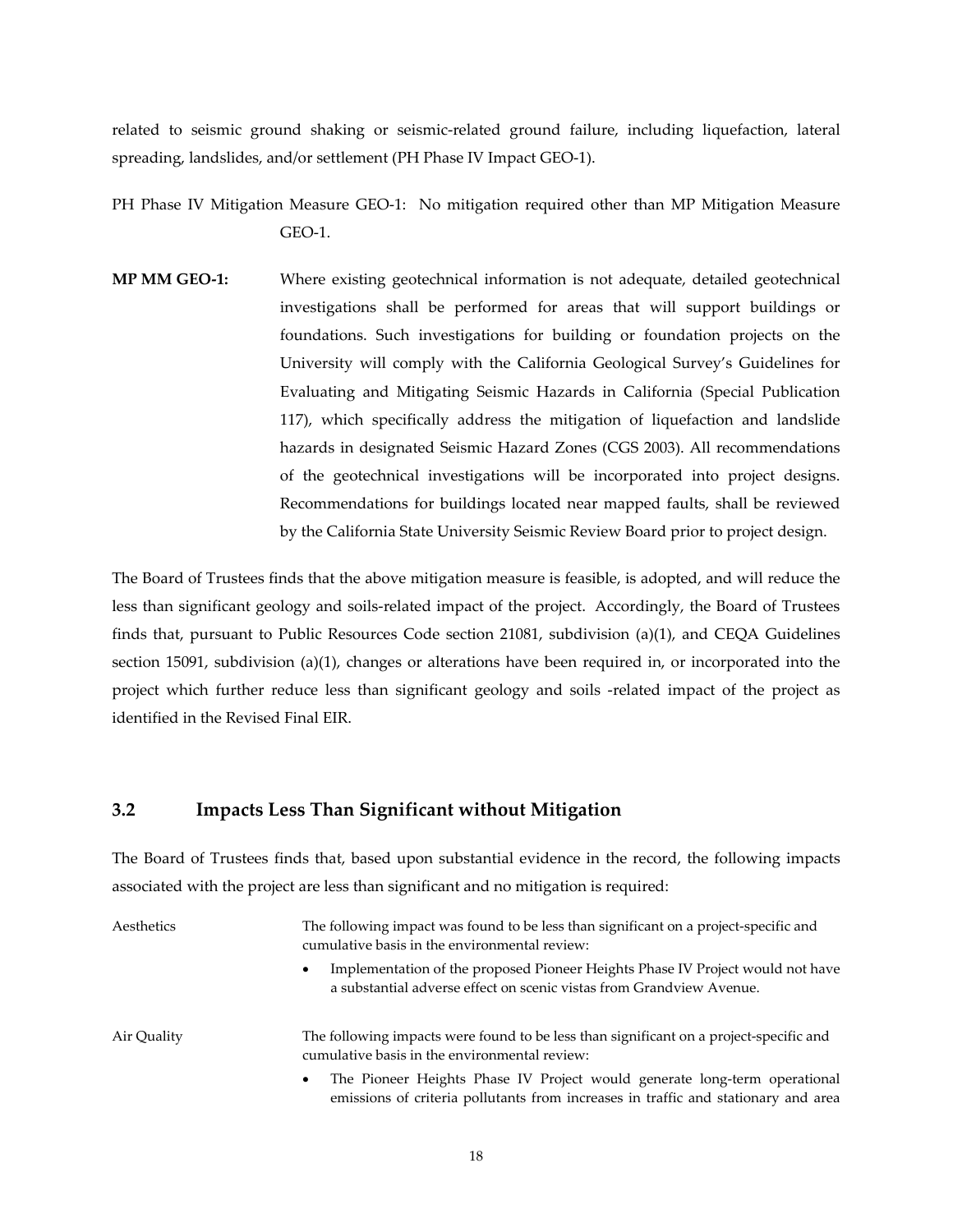|                                    | sources that would not adversely affect air quality.                                                                                                                                                                                                                                                                                                                  |
|------------------------------------|-----------------------------------------------------------------------------------------------------------------------------------------------------------------------------------------------------------------------------------------------------------------------------------------------------------------------------------------------------------------------|
|                                    | The Pioneer Heights Phase IV Project would not expose maximally exposed<br>٠<br>individuals to cancer risks exceeding 10 in one million or to ground level<br>concentrations of non-carcinogenic toxic air contaminants that would result in a<br>Hazard Index greater than 1.0 for the maximally exposed individual.                                                 |
|                                    | The Pioneer Heights Phase IV Project would not result in a cumulatively<br>$\bullet$<br>considerable net increase of any criteria pollutant for which the project region is in<br>nonattainment under an applicable federal or state ambient air quality standard.                                                                                                    |
| <b>Biological Resources</b>        | The following impact was found to be less than significant on a project-specific and<br>cumulative basis in the environmental review:                                                                                                                                                                                                                                 |
|                                    | The construction of the proposed Pioneer Heights Phase IV Project would not<br>٠<br>have a substantial adverse effect on special status plant species.                                                                                                                                                                                                                |
| Geology and Soils                  | The following impact was found to be less than significant on a project-specific and<br>cumulative basis in the environmental review:                                                                                                                                                                                                                                 |
|                                    | Development of Pioneer Heights Phase IV Project would not expose people and<br>٠<br>structures to substantial adverse effects associated with fault rupture, but could<br>result in substantial adverse effects related to seismic ground shaking or seismic-<br>related ground failure, including liquefaction, lateral spreading, landslides,<br>and/or settlement. |
| Hazards and Hazardous<br>Materials | The following impact was found to be less than significant on a project-specific and<br>cumulative basis in the environmental review:                                                                                                                                                                                                                                 |
|                                    | Pioneer Heights Phase IV Project development would not expose people or<br>٠<br>structures to a significant risk of loss, injury, or death involving wildland fires.                                                                                                                                                                                                  |
| Hydrology and Water<br>Quality     | At the program and project levels of environmental review, the following impacts<br>were found to be less than significant on a project-specific and cumulative basis:                                                                                                                                                                                                |
|                                    | Compliance with NPDES requirements and campus stormwater management<br>$\bullet$<br>policies would result in a less than significant impact on water quality, including<br>erosion and sedimentation, during construction of the proposed Pioneer Heights<br>Phase IV Project.                                                                                        |
| Land Use and Planning              | The following impact was found to be less than significant on a project-specific and<br>cumulative basis in the environmental review:                                                                                                                                                                                                                                 |
|                                    | Implementation of the proposed Pioneer Heights Phase IV Project would not<br>٠<br>conflict with applicable land use plans, policies, or regulations of an agency with<br>jurisdiction over the project adopted for the purposes of avoiding or mitigating an<br>environmental effect.                                                                                 |
| Noise                              | The following impact was found to be less than significant on a project-specific and<br>cumulative basis in the environmental review:                                                                                                                                                                                                                                 |
|                                    | Daily operations within the Pioneer Heights Phase IV Project would not expose<br>existing off-site and future on-site noise sensitive receptors to elevated noise<br>levels.                                                                                                                                                                                          |
| Population and Housing             | The following impact was found to be less than significant on a project-specific and<br>cumulative basis in the environmental review:                                                                                                                                                                                                                                 |
|                                    | Implementation of the proposed Pioneer Heights Phase IV Project would provide<br>$\bullet$<br>600 student housing beds, increasing the on-campus residential population by 600<br>students.                                                                                                                                                                           |
| Transportation and Traffic         | The following impact was found to be less than significant on a project-specific and<br>cumulative basis in the environmental review:                                                                                                                                                                                                                                 |
|                                    | The proposed Pioneer Heights Phase IV Project would not cause an intersection to<br>٠                                                                                                                                                                                                                                                                                 |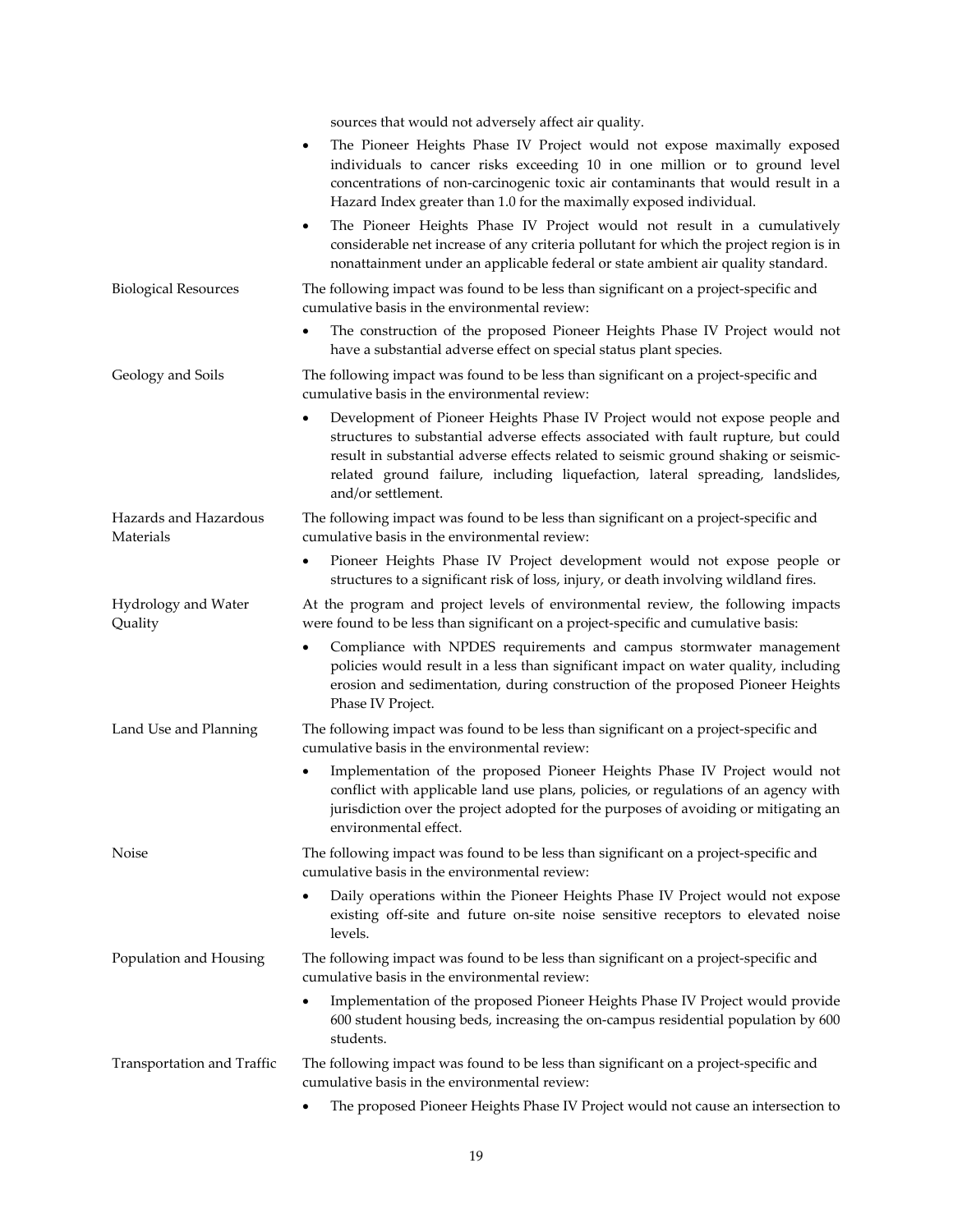degrade to an unacceptable level of service, nor would it add significant delay to intersections that would operate at unacceptable levels of service in 2011.

Utilities and Service Systems The following impact was found to be less than significant on a project‐specific and cumulative basis in the environmental review:

 Implementation of the proposed Pioneer Heights Phase IV Project would not result in significant environmental impacts associated with the construction of wastewater facilities.

# **4.0 FEASIBILITY OF PROJECT ALTERNATIVES**

Based on the entire record, the Board of Trustees finds that the Revised Final EIR identified and considered a reasonable range of feasible alternatives to the proposed project which are capable, to varying degrees, of reducing identified impacts. The Revised Final EIR considered the following three alternatives:

# **4.1 Project Alternatives**

The alternatives section of the Revised Final EIR contains an analysis of alternatives to the project, including the "No Project" alternative. Based on the analysis, the Board of Trustees finds as follows:

# *4.1.1 Alternative 1: Reduced Student Housing*

Similar to the proposed Pioneer Heights Phase IV Project, the Reduced Student Housing alternative would expand student housing provided on campus at the same site as the proposed project. Under this alternative, however, Phase IV of Pioneer Heights would be designed similar to the existing phases in the complex that are three to four stories. This alternative would construct four buildings similar to the proposed project, but each building would be a maximum of four stories high. Under this alternative, elimination of the top two floors in each building would reduce the total number of student beds to 400. Note that this configuration of the Reduced Student Housing alternative was devised in order to reduce the heights of the proposed buildings.<sup>1</sup>

The Reduced Student Housing alternative would slightly reduce the project's impacts to aesthetics. This alternative would increase impacts related to traffic and air quality due to the increase in vehicle trips generated by students residing off campus. Impacts related to biological resources, cultural resources, geology and soils, hazards and hazardous materials, land use and planning, noise, public services, and utilities would generally be comparable to those of the proposed project.

<sup>1</sup> Note that the Reduced Student Housing alternative could also be developed by eliminating one of the four buildings that make up the proposed project. Under that variation, the remaining buildings would still be 6 stories high but the total housing provided under the variation would be 450 student beds. Most impacts of that variation would be similar to those described in this section for the Reduced Student Housing alternative.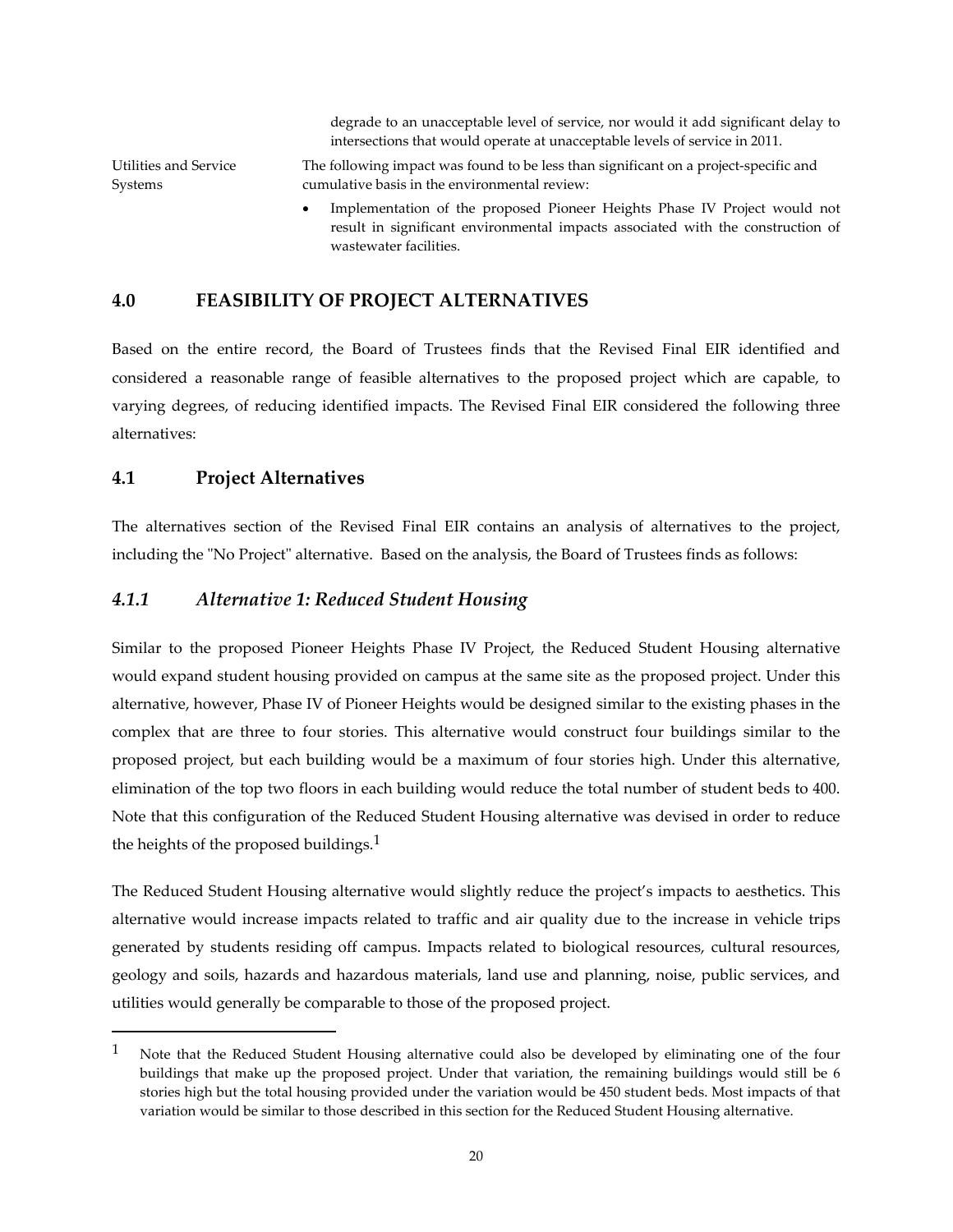By not developing Pioneer Heights Phase IV with 600 beds, this alternative would not achieve the campus target of 3,000 beds in the Pioneer Heights complex, and would make it difficult for the University to achieve its goal of providing 5,000 beds on‐campus at buildout of the proposed Master Plan. Development of a Reduced Student Housing alternative would not represent the most efficient use of the limited land area that the University has for development. Additionally, this alternative would not achieve the following objectives to the same extent as the project:

- Provide on‐campus housing for students
- Implement the Master Plan vision concept of student neighborhoods of housing more students on campus while providing a safe environment, and one that is supportive of the learning experience

The Reduced Project Alternative is not feasible because it would impede attainment of all project objectives.

# *4.1.2 Alternative 2: No Project*

Under the No Project Alternative, the proposed Pioneer Heights Phase IV Project would not be built. The No Project alternative would avoid impacts related to aesthetics, air quality, biological resources, cultural resources, geology and soils, hazards and hazardous materials, hydrology and water quality, noise, population and housing, public services, traffic, and utilities and service systems. Compared to the proposed project, under the No Project Alternative about 600 students could require housing in the City of Hayward and other Bay Area communities. Traffic and traffic‐related air quality and noise impacts would worsen in conjunction with the housing impacts. This alternative would not achieve any of the objectives of the proposed project. Therefore, the No Project Alternative is not feasible because it does not meet any of the project objectives identified in **Section 1.5**.

# **5.0 ABSENCE OF SIGNIFICANT NEW INFORMATION**

The CEQA Guidelines require a lead agency to recirculate an EIR for further review and comment when significant new information is added to the EIR after public notice is given of the availability of the EIR for review but before certification. (Cal. Code Regs., tit. 14, §15087.4.) New information can include: (i) changes to the project; (ii) changes in the environmental setting; or (iii) additional data or other information. (Ibid.) The CEQA Guidelines further provide that "[n]ew information added to an EIR is not 'significant' unless the EIR is changed in a way that deprives the public of a meaningful opportunity to comment upon a substantial adverse environmental effect of the project or a feasible way to mitigate or avoid such an effect (including a feasible project alternative) that the project's proponents have declined to implement.ʺ (*Ibid*.)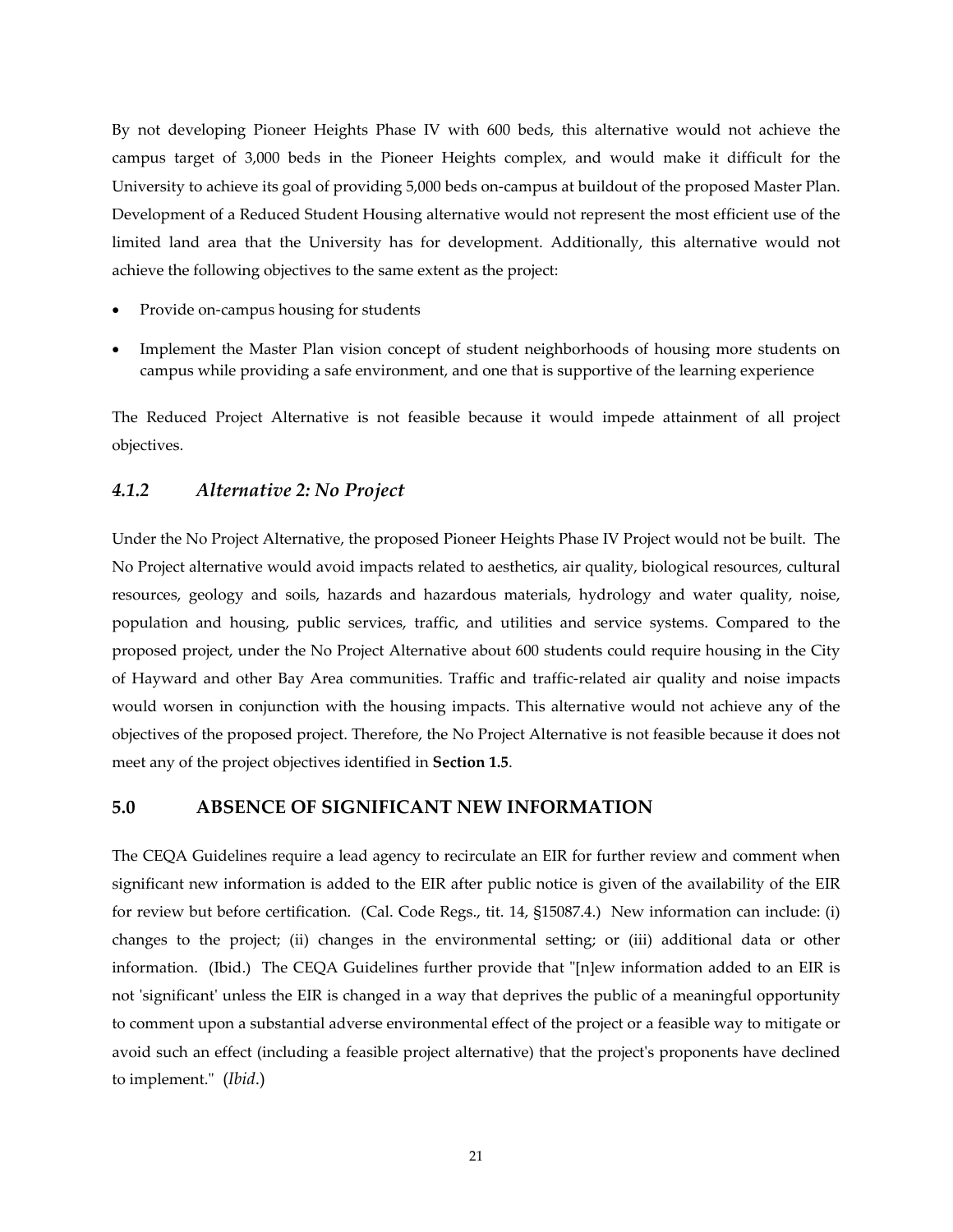Here, the Revised Final EIR does not modify the prior 2009 FEIR with the exception of replacing the parkland analysis with the analysis set forth in the 2017 PR‐EIR. The draft 2017 PR‐EIR was circulated for public review and comment, and the final 2017 PR‐EIR incorporated comments and responses to comments on the draft 2017 PR‐EIR. However, as indicated in final 2017 PR‐EIR, these comments and responses to comments do not constitute significant new information under CEQA Guideline § 15088.5. (Cal. Code Regs., tit. 14, §15088.5.) The information in the final 2017 PR‐EIR merely clarifies or amplifies the information in the draft 2017 PR‐EIR, and therefore circulation of the final 2017 PR‐EIR for additional public review and comment is not required. In addition, the Revised Final EIR, including the 2009 Final EIR, does not contain new information except to the extent set forth in the 2017 PR‐EIR and therefore the Revised Final EIR does not require re‐circulation for public review and comment.

Lastly, all feasible mitigation measures are included in the Mitigation Monitoring and Reporting Program (MMRP), which is hereby adopted and incorporated into the project. Therefore, having reviewed the information in the Revised Final EIR, the administrative record, the requirements of the CEQA Guidelines, and applicable judicial authority, the Board of Trustees hereby finds that no new significant information was added following public review and thus, recirculation of the Revised Final EIR is not required by CEQA.

#### **6.0 MITIGATION MONITORING AND REPORTING PROGRAM**

Pursuant to Public Resources Code section 21081.6, the Board of Trustees is required to adopt a Mitigation Monitoring and Reporting Program ("MMRP") for the project in order to ensure compliance with the adopted mitigation measures during project implementation. (See also Cal. Code Regs., tit. 14, §15091, subd. (e).) The Board of Trustees finds that the impacts of the project have been mitigated to the extent feasible by the mitigation measures identified in the Revised Final EIR and MMRP. Further, by these findings, the Board of Trustees adopts the MMRP that accompanies the Revised Final EIR.

The Board of Trustees reserves the right to make amendments and/or substitutions to the mitigation measures, if it is determined that the amended or substituted measure will mitigate the identified potential environmental impact to at least the same degree as the original measure, and where the amendment or substitution would not result in a new significant impact on the environment which cannot be mitigated.

#### **7.0 CUSTODIAN OF RECORD**

Public Resources Code section 21081.6, subdivision (a)(2), requires the lead agency (*i.e.*, the Board of Trustees) to specify the location and custodian of the documents or other material that constitute the record of proceedings upon which the decision is based. (See also Cal. Code Regs., tit. 14, §15091, subd.